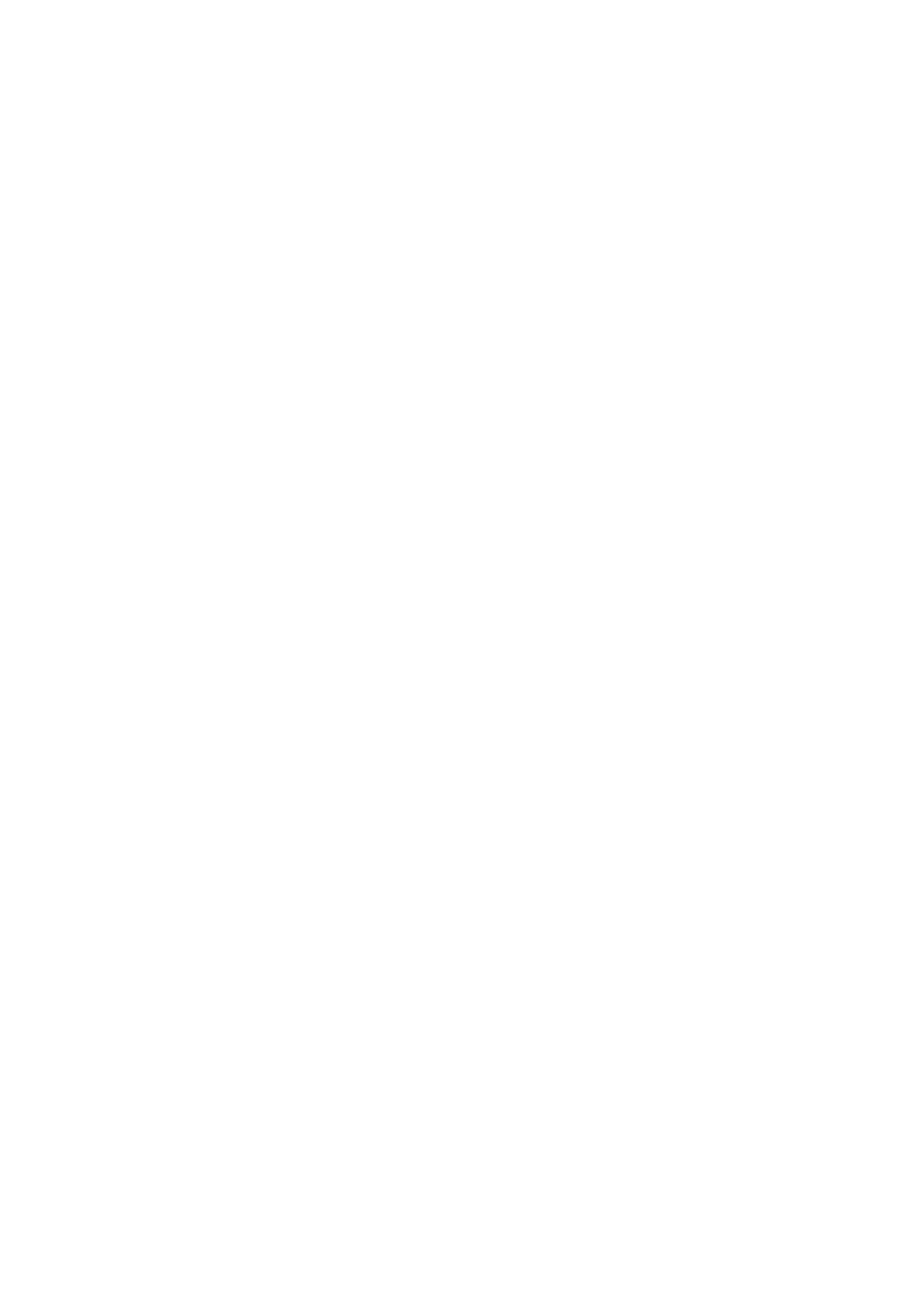#### **INTRODUCTION to the series… The Holy Spirit: Ephesians**

 This study will focus on Paul's letter to the Ephesians in order to introduce the Holy Spirit as an integral part of the Godhead.

The Holy Spirit is very much part of Paul's understanding of God's activity in demonstrating his love for the world. We find much that shapes the doctrine of the Holy Spirit soaked into the fabric of the Letter to the Ephesians. The Holy Spirit is the seal & guarantee of our salvation & blessings in Christ —and is also the means by which the resurrection of Jesus took place.

The work of the Holy Spirit has sometimes been dismissed or overlooked by the contemporary Church. He was promised by Jesus as '*another Counsellor*' in John14:16 and was expected by the early church after Jesus instructed the believers in Acts 1:4-8 to wait in Jerusalem until they received the Holy Spirit. Many of the New Testament stories of faith have a strong focus on & indicate the power of God for his Church. The letter to the Ephesians is a good introduction and guide to understanding how the early Church behaved, grew and served effectively for God in their Churches & communities.

The Holy Spirit 'energises' the disciple - you and I today - to be holy & Christ-like in our attitudes, our inner being and our activities of service in Church and community.

The guiding texts for this study, which are supported in preaching during our Sunday services together are:

| For all the Saints - That's You too! | <b>Ephesians 1:</b> |
|--------------------------------------|---------------------|
| The Power of God                     | <b>Ephesians 1:</b> |
| <b>Built Together by God's Grace</b> | <b>Ephesians 2*</b> |
| <b>Immeasurably More</b>             | <b>Ephesians 3:</b> |
| <b>Gifted for Unity</b>              | <b>Ephesians 4:</b> |
| Be Filled with the Spirit            | <b>Ephesians 5:</b> |
| Be Strong in the Lord                | <b>Ephesians 6:</b> |
|                                      |                     |

**For all the Saints - That's You too! Ephesians 1:1-14\* The Power of God Ephesians 1:15-23 Immeasurably More Ephesians 3:10-21 Gifted for Unity Ephesians 4:1-16 Be Filled with the Spirit Ephesians 5:15-21 Be Strong in the Lord Ephesians 6:10-20**

\**mini studies, not part of Sunday programme*

I bring you this guide after much study, prayer & reflection, hoping and praying that you find it helpful. There are prayer-prompts and worship suggestions for each main study, chosen with you in mind.

Always with love,

ath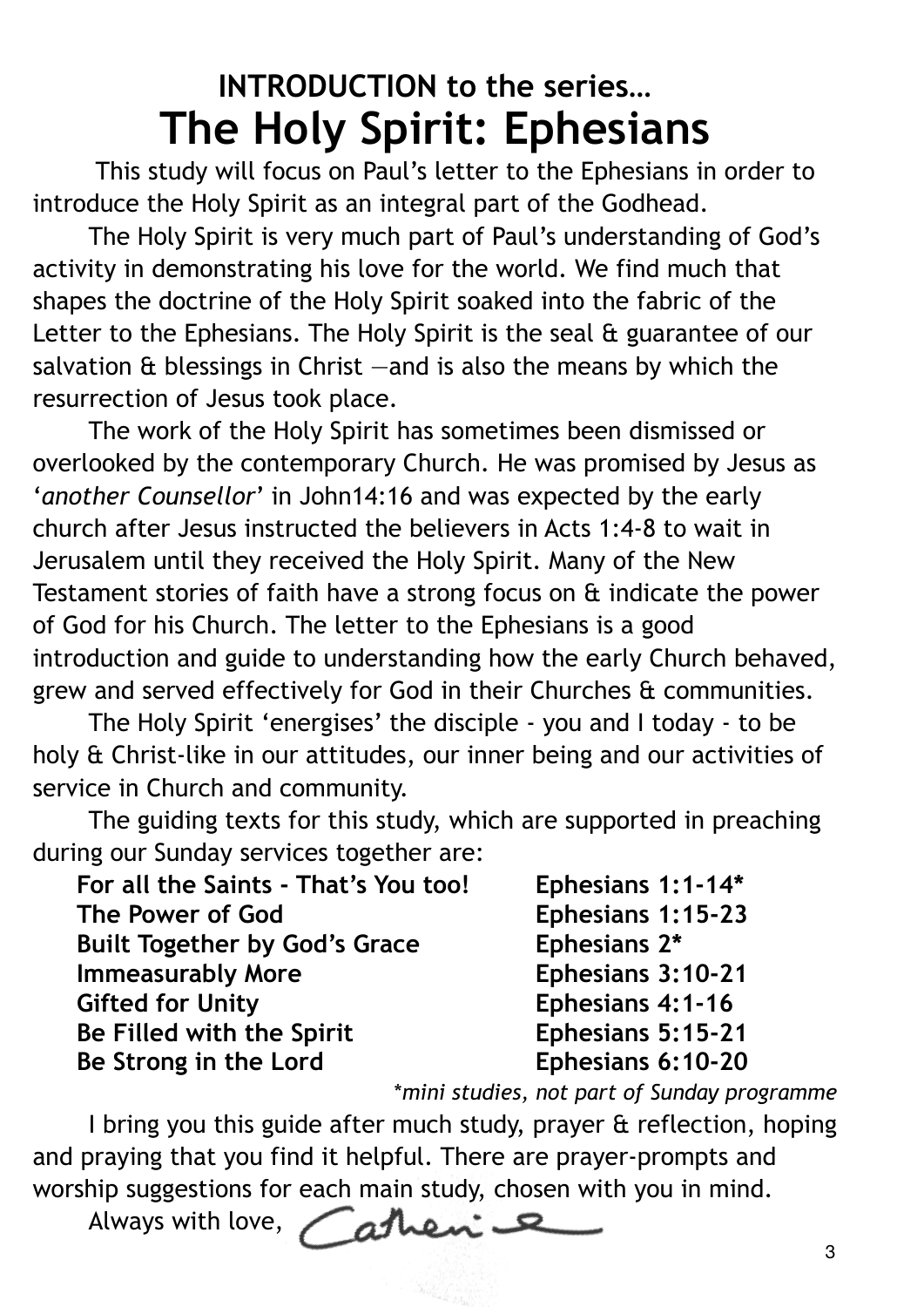### **A Mini Study To All the Saints - That's You too!**

#### **Read Ephesians 1:1-14**

Chapter One opens with this beautiful hymn of praise to God. It is in the tradition of the *berakah -* the Hebrew blessing which praises God and states the reasons why God should be blessed or praised (Bruce, 252)**. Look up Psalm 41:13; 66:20; 72:18 & note how they pick up & praise an attribute of God's character**. Paul uses the same style of blessing in Eph 1:3. Look at how he includes 'Father of our Lord Jesus' in the blessing and also the attribute of blessing us 'in the heavenly realms with every spiritual blessing in Christ'. **Why might Paul have forged this link to the** *berakah***?** 

**Note down some of your own prayers to bless God using the same style and your own examples of areas of God's faithfulness.**

Now, thinking about the 'spiritual blessings in Christ' we look at verses 4-13 to see what they are. **Underline them, or note them down & ponder them.**

**Why is there a distinction between the 'heavenly realm' and 'on earth'?**

The spiritual blessings are all located 'in Christ', which is the home of the Christian. And being in Christ is our common home - none of us is alone as a Christian because of this, the location of our salvation. Bruce reminds us that "*this common life is nothing other than his resurrection life*" (P 254). **What does this mean to you? When has this unity really mattered - to you & for the whole church?**

Life outside Christ has none of the joy that comes from salvation & consequently, none of the power. For those who are in Christ is the hope & life that come from the Spirit, emphasised in verses 13 & 14. The Holy Spirit's presence is our assurance of salvation- Stott describes the action this way; "*He is God's first instalment to the believer & as such, he acts as a guarantee for all that is to come, a promise for the future.*" (P 212).

4 The Holy Spirit is present at the salvation of each believer. Paul describes this as a 'seal'. **What hope does that give you? Does Paul see the Holy Spirit as separable from the believer? Note down your reasoning.**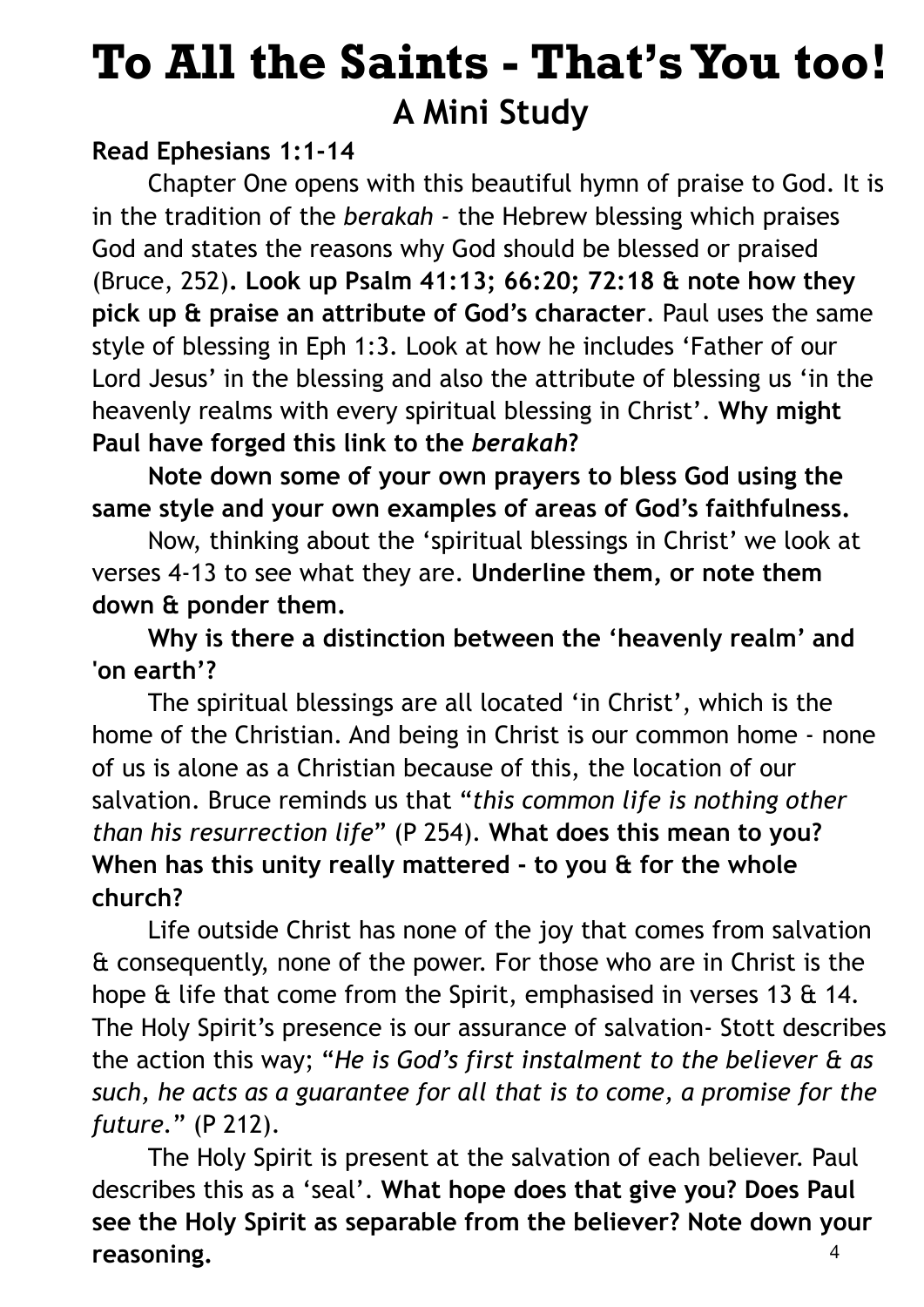## Study1 **The Power of God**

#### **Opening Thoughts**

**Who is the most powerful person you have ever met? What is the most powerful earthly force? Name the most powerful vehicle. What super-power would you like to have?**

#### **Prayer & Worship**

- \* For God's power to be present in this time.
- For one another that God would meet all our needs.
- \* For the leaders of our church, that they might be moved by the power of God to bless and equip the church for service & witness.
- For our local community, our national government & world leaders.
- \* For the eyes of our hearts to be open as we read the scriptures.

**Sing a song of praise to God**, such as Open the Eyes of my Heart; My Jesus, My Saviour; I Sing the Almighty Power of God; Praise to the Lord, the Almighty

#### **Now Read Ephesians 1:15-23**

Please read it from your own Bible.

#### **For Your Consideration**

This passage is a beautiful piece of intercessory prayer - as Paul finds himself moved inevitably to prayer in a natural progression from his thoughts of Christ in the first half of the chapter. Indeed, Foulkes suggests that;

… *as the opening* '*For this reason' signifies — he prays in the light of the wealth of spiritual blessing of which he has just been writing. The thought of the purpose of God in Christ, the blessings of election, sonship, redemption, revelation, the gift of the Holy Spirit, leads naturally and inevitably to praise and prayer for the members of his church (cf 3:14).* P 66

Paul feels an 'in Christ' kinship with the believers he addresses. **Look carefully at verse 15.** The testimonies Paul has heard relate to the believers' 'faith in the Lord Jesus' which he mentions first —and which is soon followed by his noting their 'love for all the saints'. The latter is born out of the former.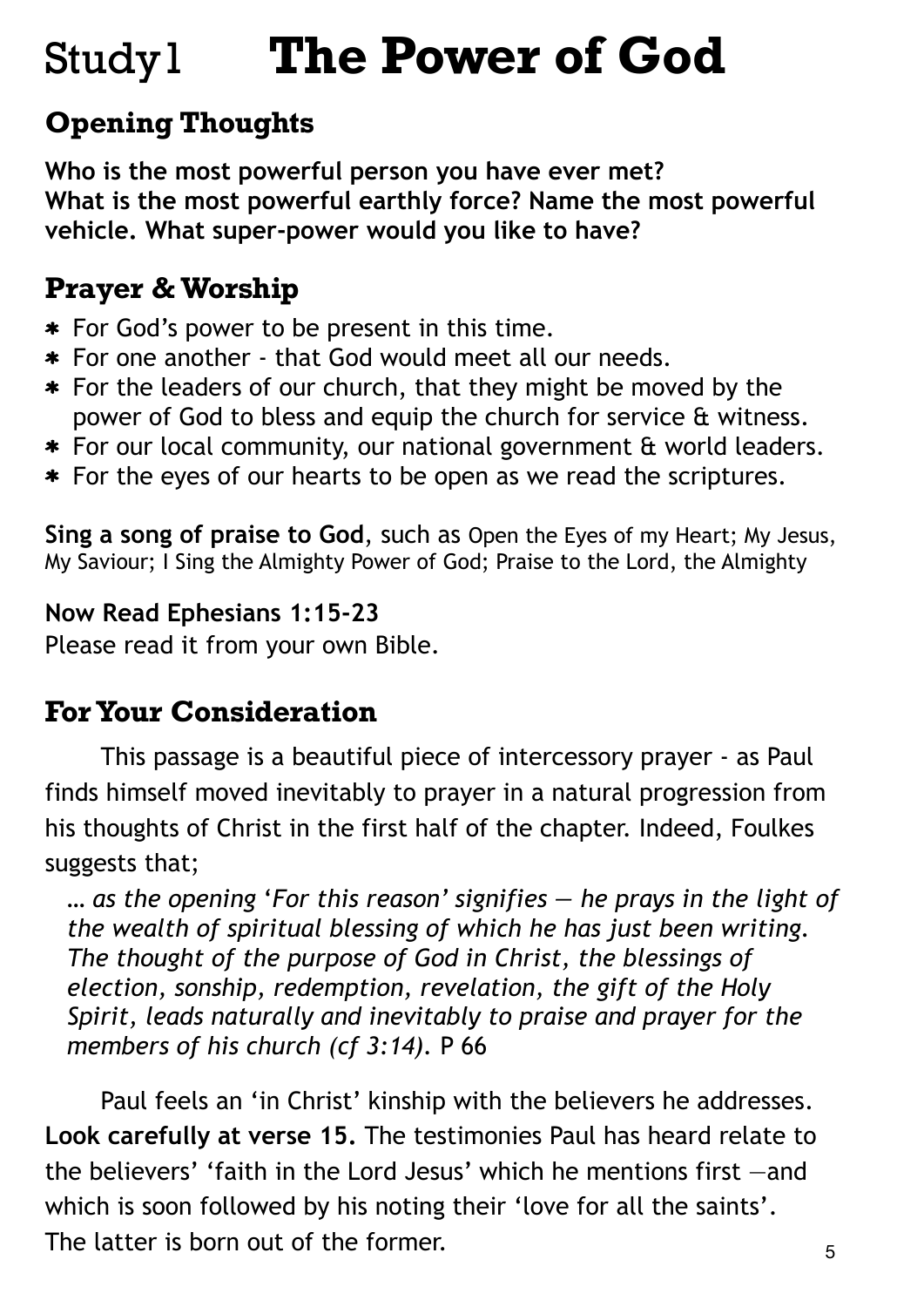Faith in Jesus breeds love for his people.

#### **Talk about the love you have for people simply due to the common faith you share in Jesus…**

Example: *My friend, Auntie Jessica & I met in 2012 at her home church in Kampala. A bond of love was immediately there, before we spent any time with each other simply because we both love Jesus who bridged the unknowing with his love.*

Paul's understanding is that we need to be given spiritual blessings to help us to know God better and so to know his will and purposes. In verse 17, this is the '*spirit of wisdom & revelation*'. In verse 18, he prays that the '*eyes of your heart may be enlightened in order that you may know the hope to which he has called you*'. Paul goes further, linking our faith inextricably together as he speaks of, '*the riches of his glorious inheritance in the saints and the incomparably great power for us who believe*', in verse 19. Note that there are no believers excluded from these spiritual blessings. There are no lower-tier Christians.

**Consider how this unity of faith and blessing has made an impact on you over the years and also what you hope to be able to offer in Christ's service as your eyes are further opened.**

I love the phrase "*incomparably great power"* (v19) to describe the nature of the power that is both of God and available to those who believe in God (also v19). **Look up verses 19-21 and read them aloud. What do these verses tell us of God's intention for the church?** This is all personal. Given by the person of the Holy Spirit to those people who have found life in the person of the Resurrected Jesus. The people have been claimed by God and in the continuing action of God, we are "energised" (Foulkes, Bruce). Bruce explains it like this; *The power, then, with which God works in the lives of believers is the power by which he raised Christ from death to share his*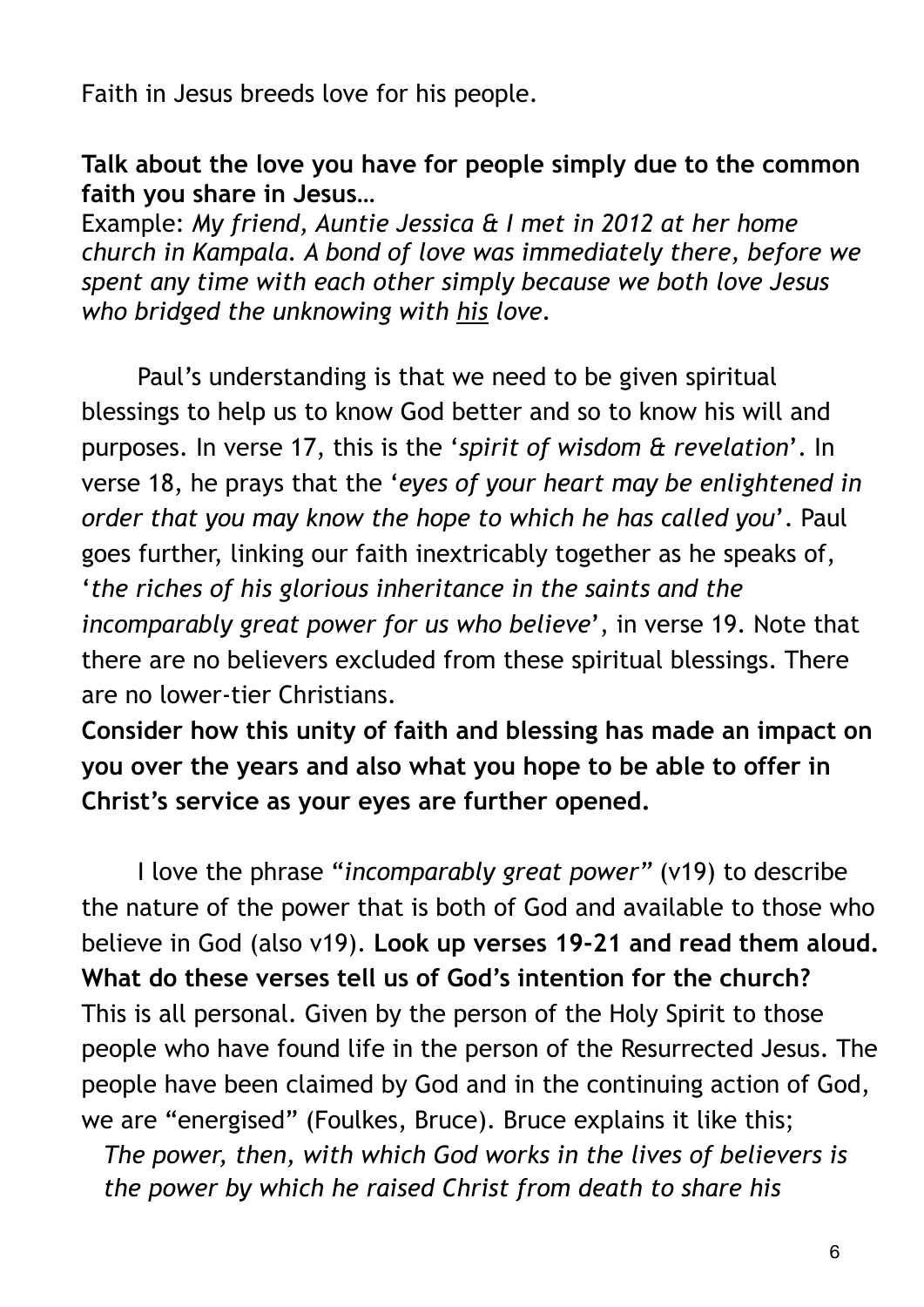*throne.The throne of God is set in "the heavenly realm" —in that realm which, as has been said above, the people of Christ are endowed with "every spiritual gift".* P 273

The power of God grants spiritual wisdom & understanding. The power of God also illumines the believers' hearts to appreciate and participate in the glorious things of God. These inner 'energisings' are works of the Holy Spirit whose work should not be underestimated.

The power of God not only raises Christ from the dead, but goes far above that in exercising an energy that also 's*eats him at his right hand in the heavenly realms*'. Paul describes the power of God, available to the church and possible to equip each and every saint as '*like this mighty strength*'.

**Discuss this mighty power with reference to the Church's effectiveness in the world at large, in your own country, community and from your local church in mission, service & acts of kindness.** 

**What factors can help or hinder the church's effectiveness?** 

**Do you have an expectation that God's power at work in YOU will be mighty and incomparable? What could it look like in practical terms?**

#### **Looking Outwards**

If your faith has become dried up and ineffectual, Ephesians offers a wonderful opportunity to observe what is possible. Even in this opening chapter, we find a system or checklist for believers. We are 'in Christ' & given assurance of our salvation by the presence of the Holy Spirit within us who gives confidence to our faith which we live out in love.

**Pray for the 'eyes of your heart to be opened to see the glory of God' and for the opportunities to show & share God's love in your community with powerful, resurrection energy.**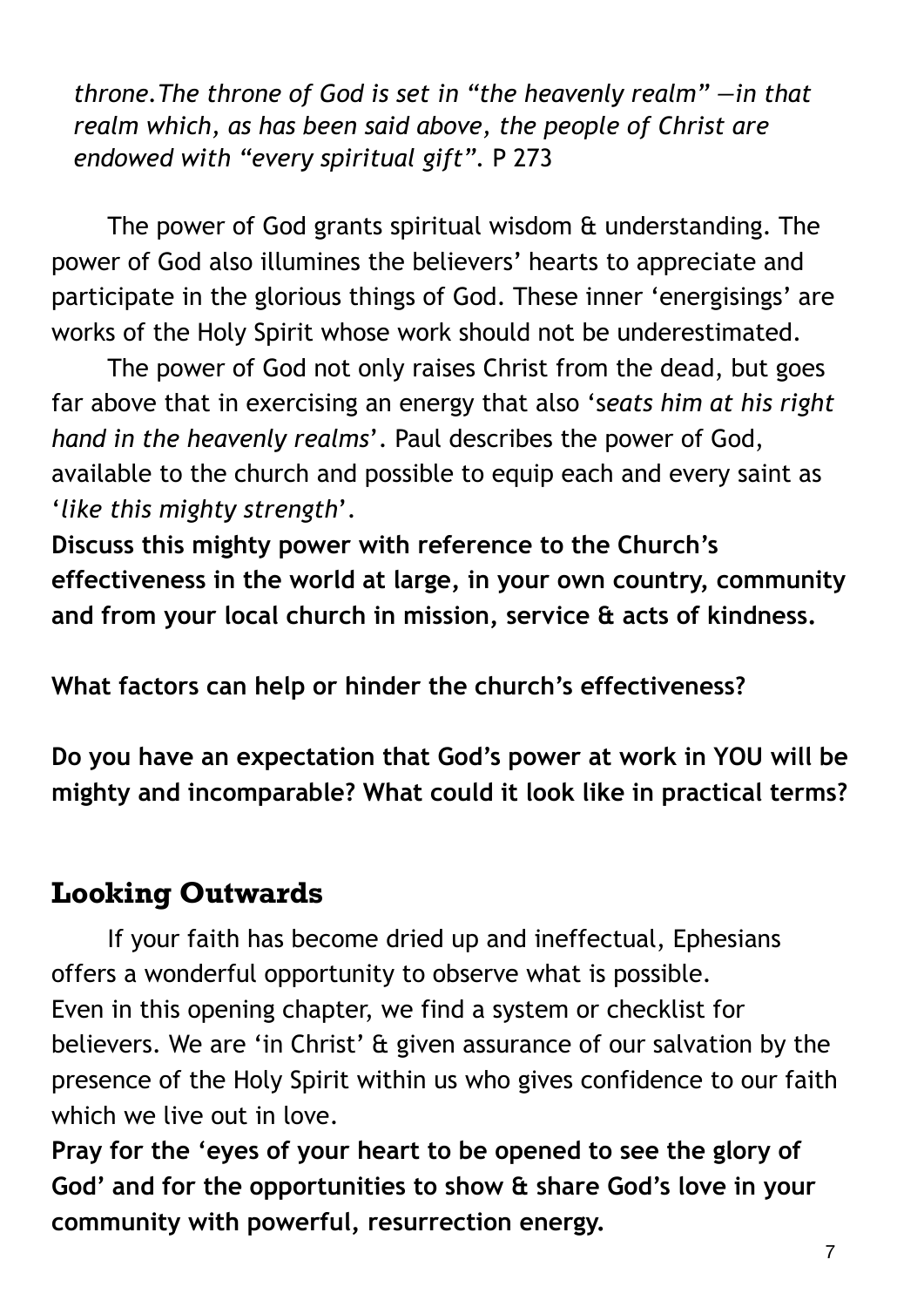#### **A Mini Study Built Together by God's Grace**

#### **Read Ephesians 2**

The Christian's salvation is transformational. So much so that Paul describes the previous existence as being '*dead in your transgressions & sins*', which is wonderfully countered with the assertion of v5 in which God '*made us alive with Christ*'. The Christian way of life should then be notably different from that of our pre-salvation days. **Read a Christian biography and observe the changes they describe. What changes have been notable in your own life?** 

There is nothing judgemental in Paul's description about this change. What is past is dealt with in Christ. He knows the truth of this as well as anyone, which probably accounts for the phrase v3, '*we were objects of wrath*'. The work of grace is all God's doing by which we also are brought not only out of the death that is '*transgression & sin*' which keeps us separated from God —but, v6 '*seated us with him in the heavenly realms in Christ Jesus*.' **Have a good think about the mystery and wonder of your physical location at this very moment.**

The good works we do are consequences of our salvation & location. As Christ did, being in him, so we do likewise. This takes us to verse 10: we are active in the world by the energising of God's salvation at work in us. **How are you showing your salvation?**

The second part of Chapter Two takes down all distinctions that we may have humanly ascribed to those who know God. In particular the divide between those, v12 '*excluded from citizenship in Israel*' and those who are 'citizens in Israel'. Foulkes (P 90) describes it; "*The Lord's coming meant making peace between Jew & Gentile by taking away the cause of division. The law could no longer be the way by which the Jews, and Jews alone could try to come to God. The way of approach is now by grace, by a new creative work of God. The same for both Jews & Gentiles".* This unity is asserted in v16-18. In v18, Paul refers to the one Spirit as being the vehicle for this access for all to come to the Father. **Examine your heart for barriers between you & other Christians. Allow God to break them down in Christ.**

8 The building image which closes Chapter 2 is memorable. No longer a temple of stone, but of people unified and brought together in Jesus, with the same 'citizenship' and belonging together in 'God's household' v19. The work of being built together in this way is that the church universal may *'become a dwelling in which God lives by his Spirit*' v22. **What challenges does this bring? How does it challenge the local church? How can this look like hope for all the world?**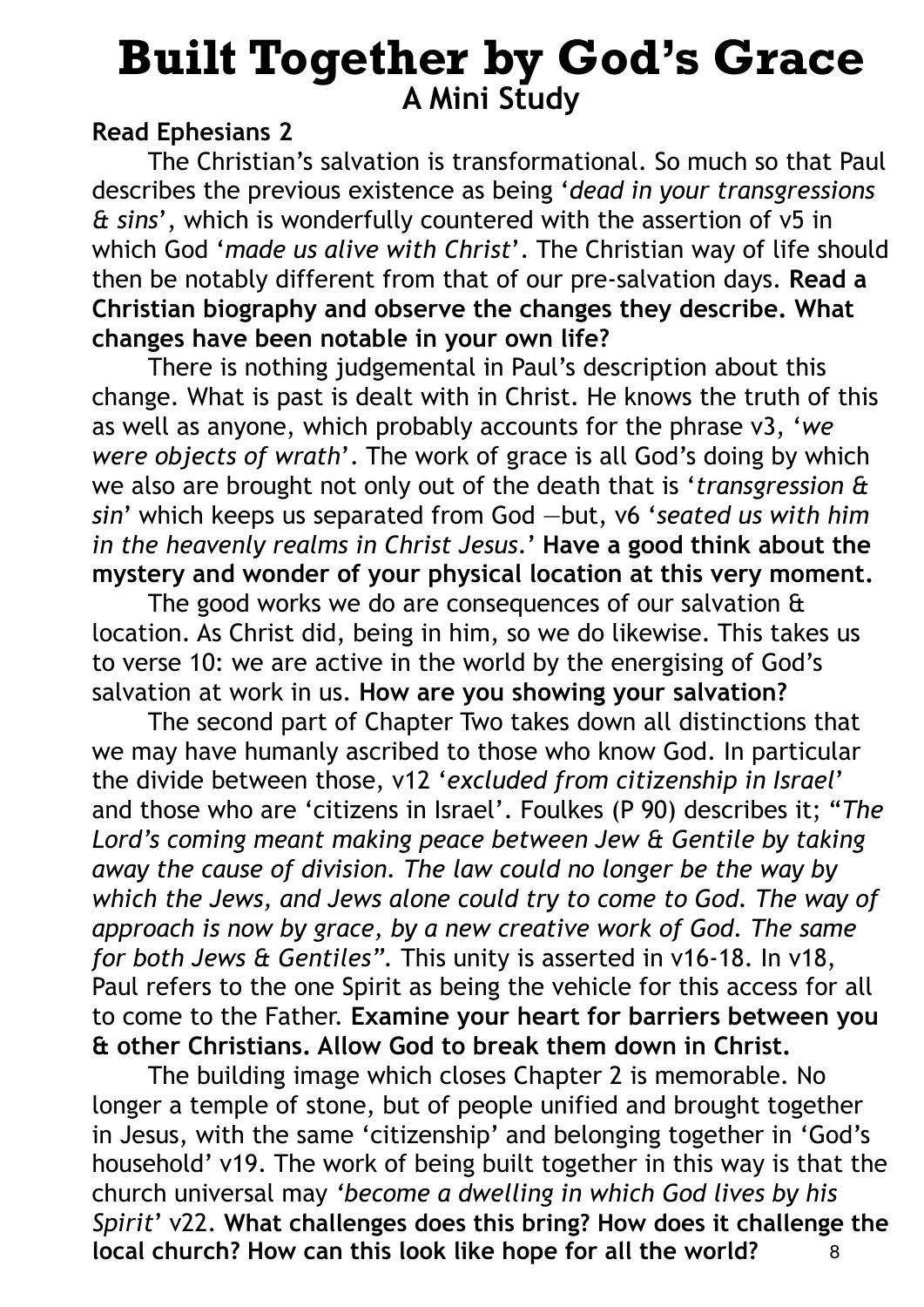## Study 2 **"Immeasurably More"**

#### **Opening Thoughts**

**Talk about your Grand Plans… the things you wish you could do or the things you thought might never be possible - but have been. It could be anything from owning a zoo to visiting the Great Wall of China to meeting the Queen. What constitutes a Grand Plan?**

#### **Pray & Worship**

- That God would strengthen you with power through his Spirit in your inner being, so that Christ would dwell in your heart through faith.
- That you might know the love of Christ that surpasses knowledge.
- That you would be filled with the Spirit.
- \* That the churches may be a blessing in ways they can neither dare to ask for or even imagine.
- \* That we might be servants of the gospel, by the gift of God's grace.

**Sing a song of praise to God**, such as Immortal, Invisible; See, What a Morning; Give me the faith that can remove & sink a mountain to a plain; There must be more than this (Consuming Fire by Tim Hughes).

#### **Now Ephesians 3:10-21**

Please read it from your own Bible.

#### **For Your Consideration**

 $\overline{9}$ Verse 10 begins with the church. The value of 'the Church' has been one which, to some extent, has lost favour in recent decades. Indeed, during the Covid Pandemic as church has had to find different ways of expressing worship, discipleship & service. This has led to some expressions of personal doubt in the value of 'being together as Church'. However, throughout Paul's letter to the Ephesians, there is a refrain of 'being built together' and an emphasis on 'being members of God's household' and 'us'. The Church is the means by which —through its members who are differently gifted but united in the One Spirit in Jesus Christ— good news is shared and good works done which point towards the glory of God. This is part of God's Grand Plan. Together, as a body and in one Christ by his Spirit, God will be made known. **Consider your relationship with the Church. What do you value?**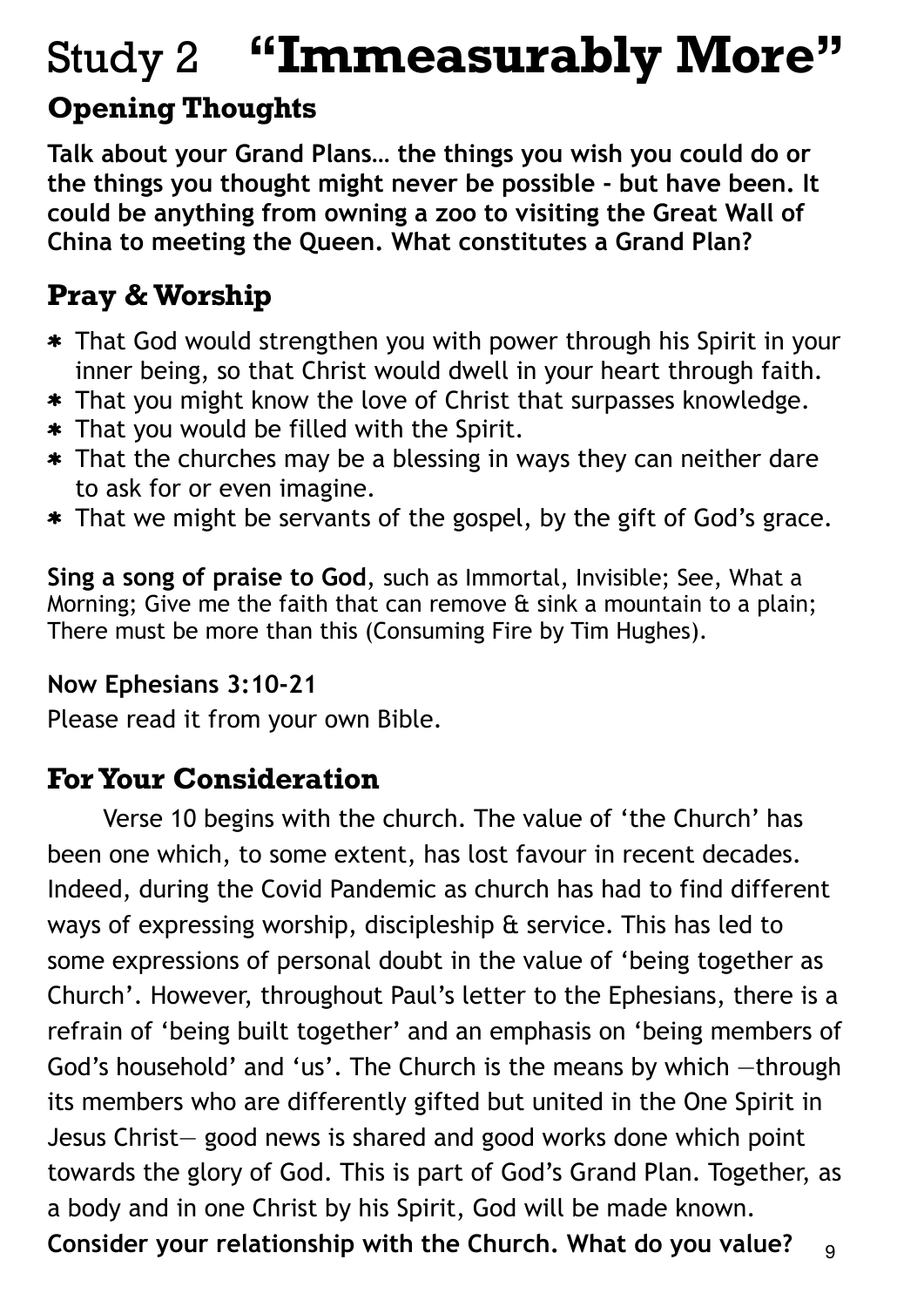#### **How could the relationship be improved? What could your role in that improvement look like?**

Verse 12 is significant. Within it is tremendous scope for taking responsibility for our own discipleship and relationship with God. It is because of our position (in Christ) and also our faith in Christ that we are each motivated to "*approach God with freedom & confidence*". The 16th Century reformers would begin to term this the "priesthood of all believers" and is a key Methodist principle of belief. The confidence of access to God is for all. No longer needing a mediator as Christ has bridged the gap between all people and God. We may approach God with the confidence of well-loved children coming into the presence of their own father.

#### **What are the things it is easiest to approach God with? Look at the list below and make comments about how and why these are easiest…**

|                     | Worship prayers for the world | prayers for family issues       |                  | praising God         |
|---------------------|-------------------------------|---------------------------------|------------------|----------------------|
| prayers for healing |                               | prayers for friends' situations |                  | thanksgiving         |
| direction           | personal need                 | more faith                      | adoration of God |                      |
| confession          | grief or sadness              | struggle                        |                  | rejoicing/excitement |

It is in verses 14-16 that it is clear that Paul is praying for the Christians of Ephesus - and for all who are reading the letter. Kneeling was not a regular posture of prayer, and yet that Paul claims that this is his posture shows the seriousness of the situation as he sees it. Holding onto Christ will not always be easy and in such times, the Holy Spirit's power will be necessary to the strength of the Christian. **Where in the Bible do we find people praying on their knees? Why are these particular prayers notable?**

Being a name-bearing member of God's family gives you legitimacy in the exercise of faith, ministry and access to God's presence. Whether our previous life has been with knowledge of God or wholly without it - in Christ and by the power of the Holy Spirit,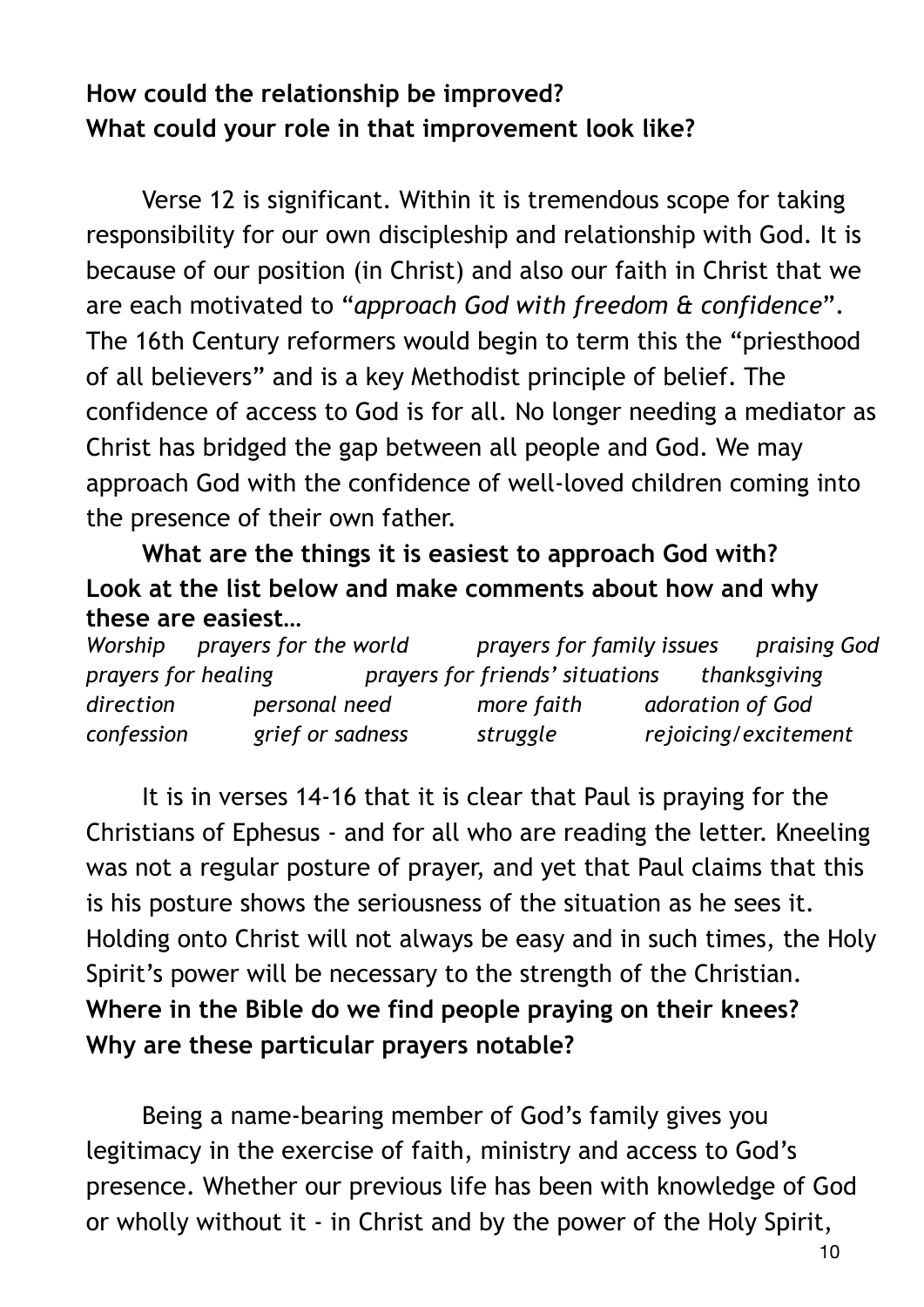there is no distinction made. We bear the same name. We have the same value. As God's children, we bear our Father's name. This gives all of us rights of inheritance.

**What are some of the things God gives his people as 'co-heirs with Christ'? (Romans 8:17)**

#### **Looking Outwards**

Paul's prayer really takes off in verses 16b-21. God's power will give us power to be based in, surrounded by, and sharing out the love of God. These verses are beautiful and mystical, and above all, full of the love that Paul is reaching to describe. But why does he emphasise the 'more than' nature of God's love and an increase of Power? John Stott writes;

*The new humanity is God's family, whose members are brothers and sisters, who love their Father and love each other. Or should do. They need the power of the Spirit's might and of Christ's indwelling to enable them to love each other, especially across the deep racial and cultural divide which had previously separated them.* P 136 **In today's church and also society, where do we see a need for the deep indwelling of Christ's love and the Spirit's power to enable love between groups of people?** 

#### *Where there has been hurt, where there is mis-understanding or lack of knowledge leading to wrong assumptions, we pray that we do better, rooted in & equipped with God's love and power.*

Understanding the power and magnitude of God's love & power is the work of the Spirit. There is an increase of both love and power available for God's people. The more we are rooted in the love of God and available to the Holy Spirit, the more we grasp this magnitude and step in to be part of it. Paul prays BIG prayers, as we see in verse 20.

**What are your Grand Plans when you stand in the love of Christ and are given more of the Spirit's power?**

**As we grow in love, faith and power, what do the prayers that you hardly dare speak out start to look like as you are reminded that God is the one who is "able to do immeasurably more than all we can ask or imagine"?**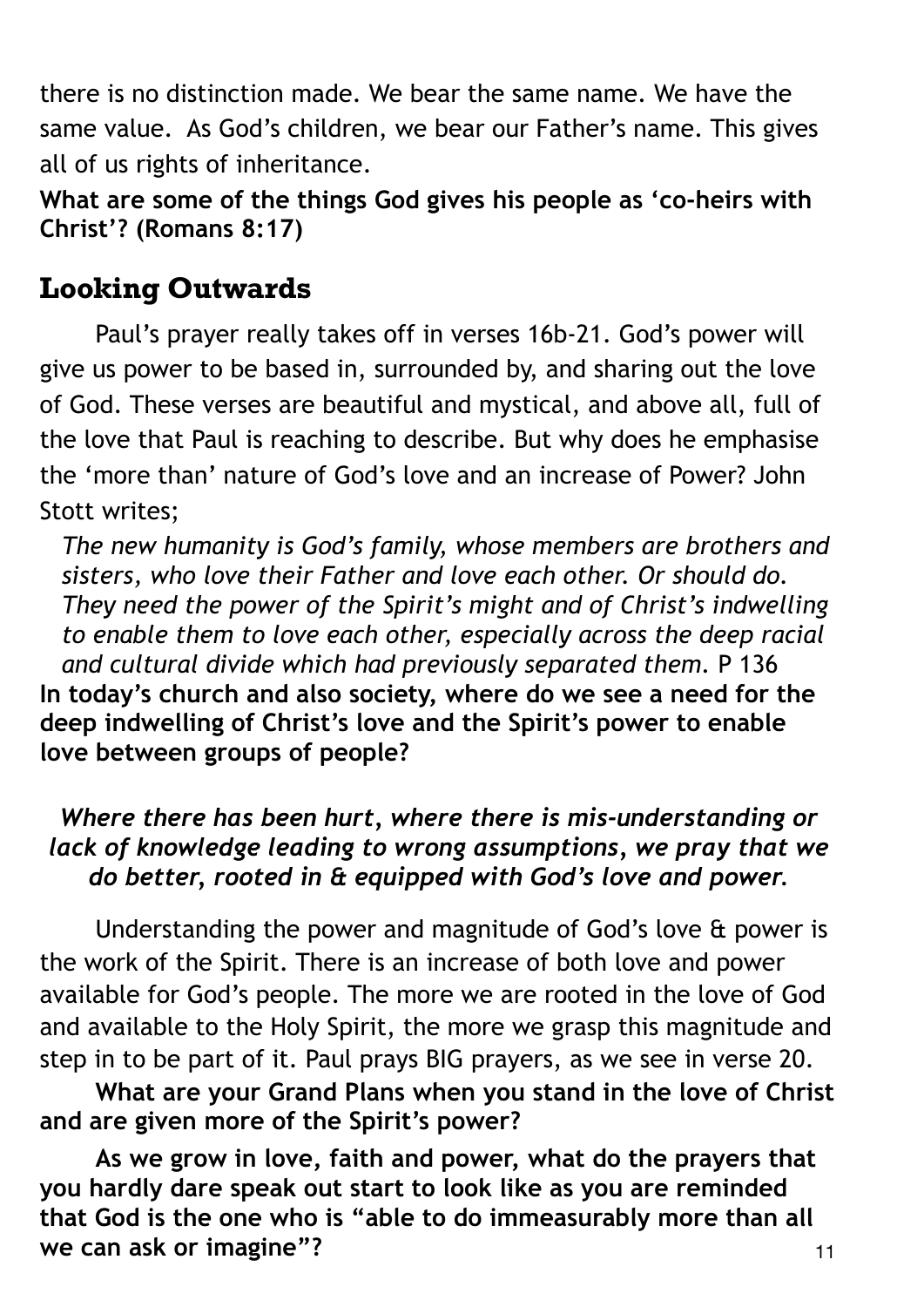## Study 3 **Gifted for Unity**

#### **Opening Thoughts**

**What is on your 'to do' list? Book a holiday? Phone your family? Household chores? Gardening? Shopping? Organise an event? What things never make it to a written list because they are as natural to do as breathing? Talk about your observations.**

#### **Pray & Worship**

- That God would forgive us for our selfishness and independence of spirit in the attitude of our heart  $\theta$  in how we live.
- That, by his grace, we might grow to be more Christ-like.
- \* That our faith may be strengthened by the spirit of God.
- \* That we might know the true unity that comes from Christ in our fellowship and in our local church.
- \* That the gifts we are given would be used well in God's service.

#### **Sing a song of praise to God**, such as:

All praise to our Redeeming Lord; O Breath of Life Come Sweeping through us; Salvation belongs to our God; Be Still & Know that I am God.

#### **Now Read Ephesians 4:1-16**

Please read it from your own Bible.

#### **For Your Consideration**

The Epistle to the Ephesians indeed focuses on the commonality of faith in Jesus Christ and the indwelling of the Holy Spirit, no matter their heritage. Paul is clear that unity is an imperative for the church and that this is not an easy win. I'm sure we can all recall times when disunity has been at the root of problems in the local church fellowship. Whatever our part was in these, we are accountable to God for it. His love through Jesus on the cross and the power of the holy spirit was for these moments too.

*It may be worth pausing to spend a little time with God on this, as you make your own, personal prayer to God and make peace through him in your heart & mind, by his spirit. \*Not a group exercise.\**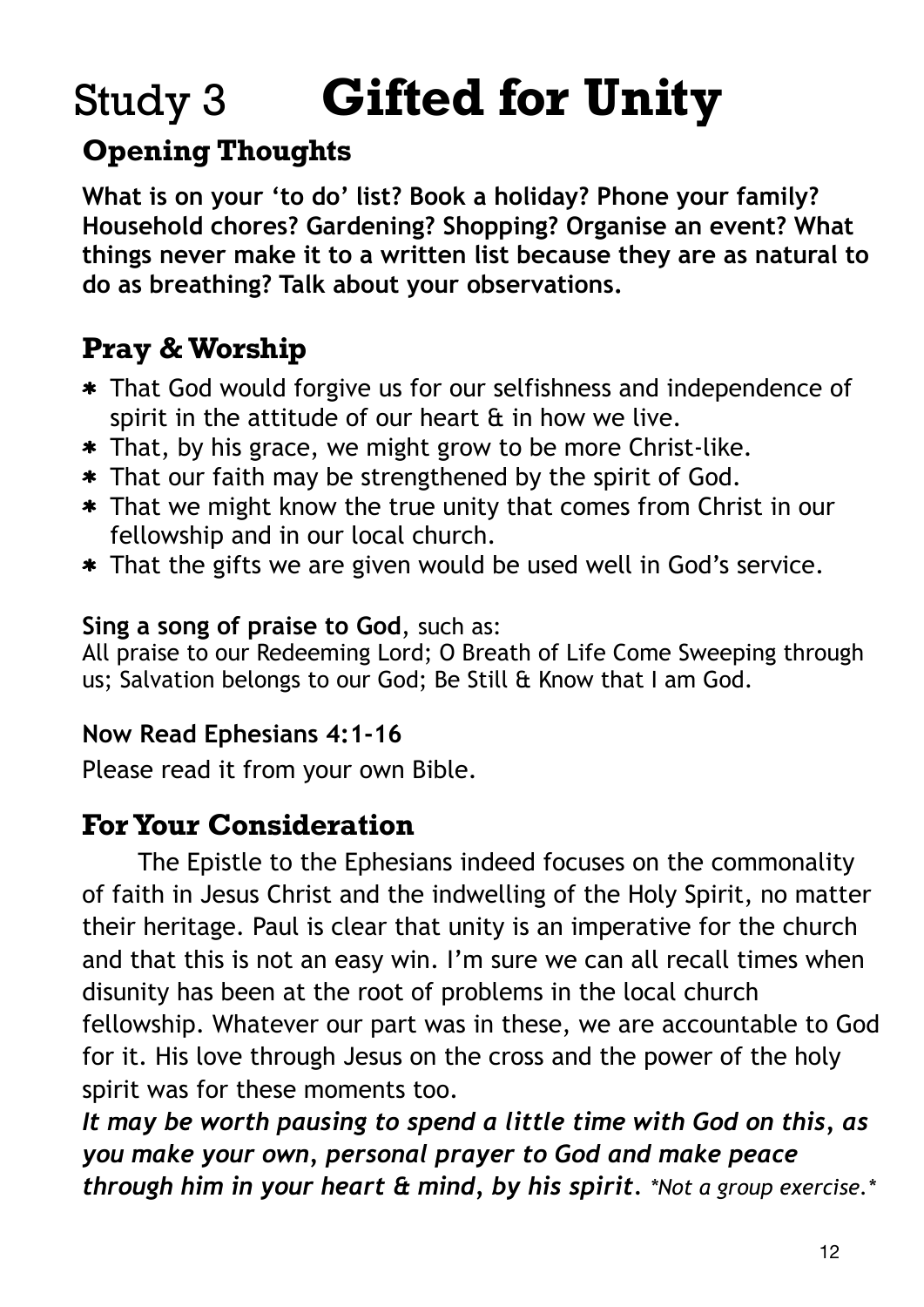Keith Warrington observes in his commentary on the Holy Spirit that;

*Unity is a treasure for believers to seek with each other. Unity is targeted by the devil, to break up relationships and fellowship in the church today. Words I learnt years ago still ring true today — 'To love the world, for me is no chore. My only problem is my neighbour next door.' The tragedy is that this can too easily define our relationships with other believers.* P 223

However we feel about the phrase 'targeted by the devil', the observation is valid that where church fellowship functions at its best is where there is unity and harmony among the people. Where local peace breaks down, the outcomes are deep and often long-lasting, maybe even legitimately described as 'festering wounds' within a church. Paul had noted this and is able to remind the people that they are not without aid in this area. The Holy Spirit within then is shown through the variety of the gifts that the people of God develop and demonstrate as they grow in faith in Christ.

**Look at verse 2. Talk about the 4 ways of being by which the believer should be in relationship with members of the fellowship.**

- **1. Completely Humble**
- **2. Completely Gentle**
- **3. Patient**
- **4. Bearing with one another in love**

Paul refers to an expectation of 'unity of the Spirit'. This is to do with the indivisibility of God. Where we bear the same spirit, there must be a family like-ness. The Spirit's characteristics are unchangeable as God is unchangeable. The diversity comes in how the gifts of Christ we demonstrate lend themselves to the building up of the whole body.

Billy Graham, in his book "The Holy Spirit", is keen to remind us that the gifts given to God's people are 'purposeful'. Over the years, there has been a thread of thinking that the 'gifts' are froth, for show and somehow lacking gravitas;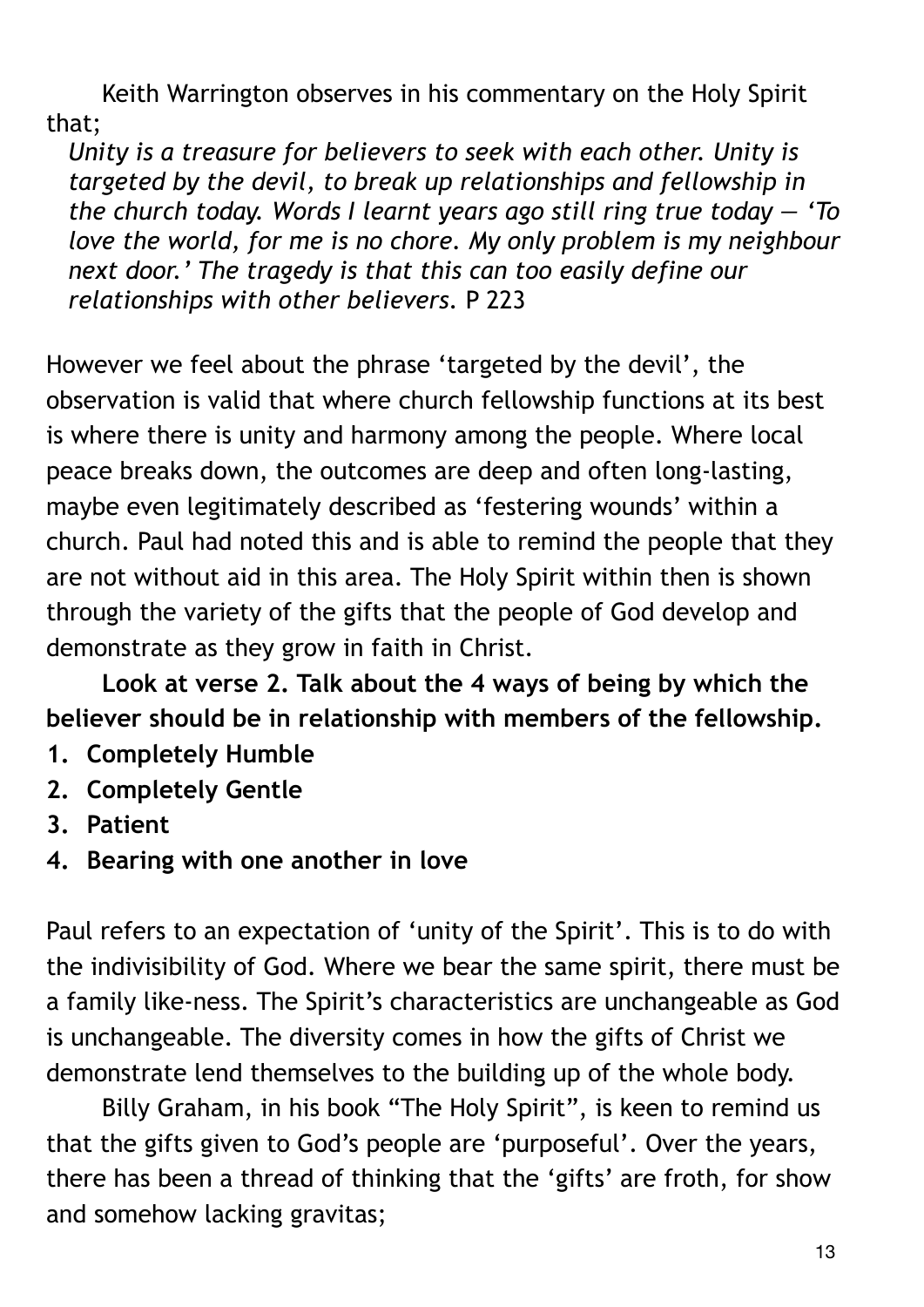*Paul say that the purpose of these spiritual gifts is, "for the equipping of the saints for the work of service, to the building up of the body of Christ" (Eph 4:12). In other words, God has given each of us a task to do, & the supernatural gifts to equip us for it.* P 135

As we remember that Jesus had his own 'task to do', we find ourselves in good company. The gifts are not for show but for action. Jesus' work is continued on earth as his people get about doing his business, equipped by Jesus with spiritual gifts.

Unity in this sense can mean that we ensure that we fulfil our calling and step up to take our place within the body of Christ to do our assigned task. Without you, there is an incompleteness or in other words lack of unity. A piece of the whole is adrift.

**Look at verses 11-13. Note the 5 gifts and their purpose. Note times in your own life of being equipped for God's service.**

**Consider what it might mean for the 'body of Christ to be built up'.**

#### **Looking Outwards**

All these tasks of ministry are to be done with truth  $\theta$  in love. The body being built up with eventually correspond properly to the Head (Christ). At the time of writing, Paul sees the relationship of Christ & the Church as like a huge head to which a tiny body is attached— baby-like & immature in form. The Church needs the spiritual gifts of Christ in order to 'grow effectively' and so to properly serve as God's household in the world. All the Church's life comes from the Head. This is from Christ, by the Holy Spirit. **Look at verse 16. What should the Church look like? How might your local church show the love that God has for all people?**

**How does your part in the Church's witness matter in the whole of your life?** (at home, work, community, worship, clubs etc.)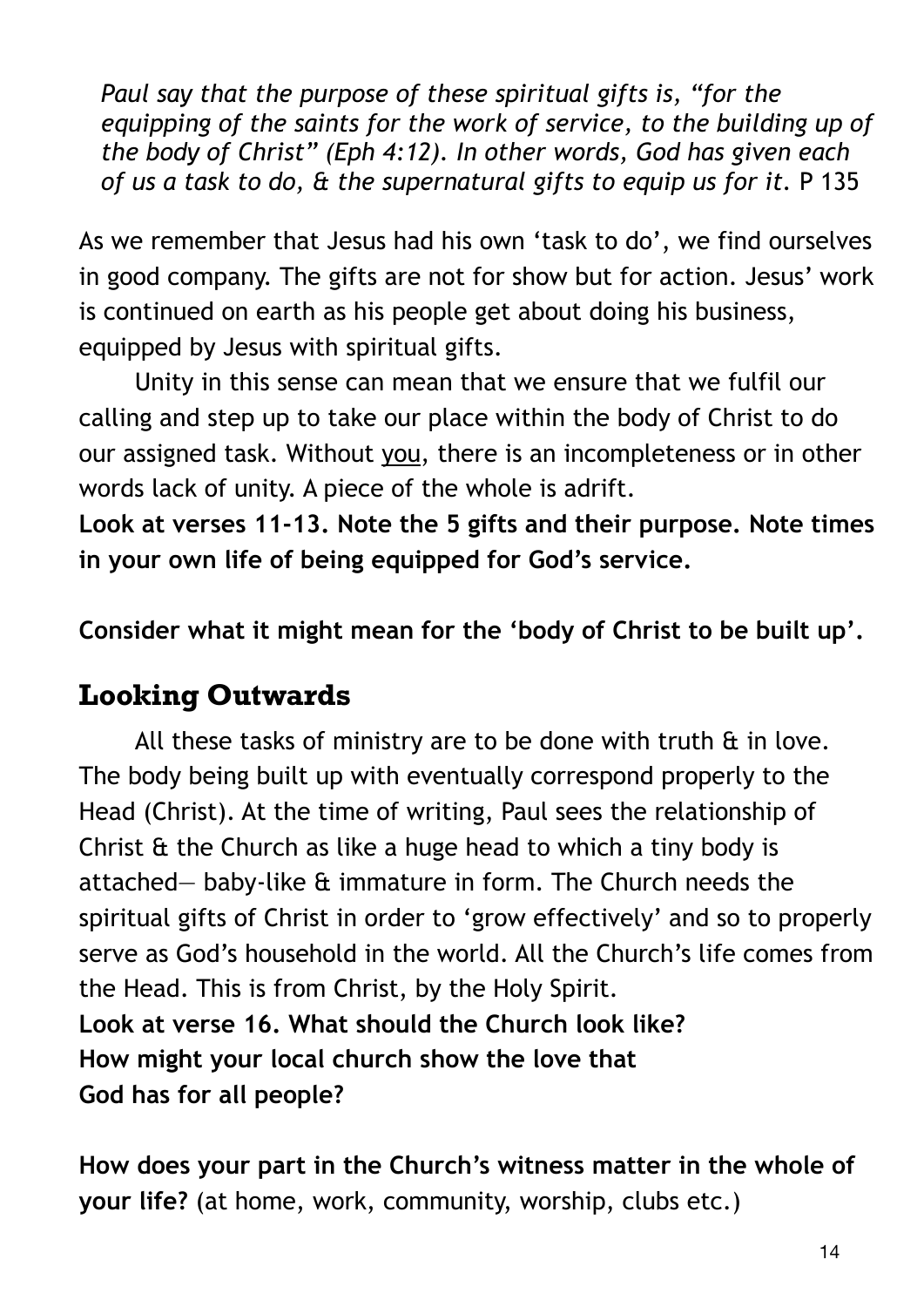**Pray that your local Church will be effective in the tasks to which it is called. Pray through the list of teaching & equipping tasks and for those called to minister in them. Pray for the people of God who are 'equipped for service', that all may be willing to undertake their role with love and joy.**

#### **Something to get your Teeth into!**

*A 'really good scone' is at the heart of hospitality - whether as part of a cream tea, or if you are really lucky, an afternoon tea, the scone is a staple. I'm not talking the scones that are on offer in the USA, which seem to be altogether different (and don't get me started on the USA and biscuits!) Early in ministry, after I had produced some freshly baked scones for the working party at church, I was offered these words; "Catherine, you could cobble a road with those things! I'll teach Gavin a proper recipe." Clearly crushed (or lacking the spiritual gift of scone making) I ceded the oven to Gavin who has raised the standard for scones ever since. Get your teeth into these!!*

#### **Ingredients**

8oz SR flour 2oz Margarine 1oz Sugar 1 egg 2oz. Sultanas (or cherries with almond essence; or lemon & orange peel) Milk to mix

Rub marg into flour until there are no lumps

Combine sultanas and sugar. Separating any fruit stuck together. Add to flour mix

Beat egg lightly in a little milk.

Mix egg mixture into dry ingredients with a table knife, (keeping a little back for the top of scones)

Add a little milk at a time until mixture comes together.

Roll out on flour dusted surface and cut to desired size.

Place on a greased baking tray in a preheated oven at **Gas 8, 220°C** Remove when they are just starting to colour and come away from the tray cleanly.

*I always make twice the amount and don't expect them to last more than few hours before the boys have finished them off!*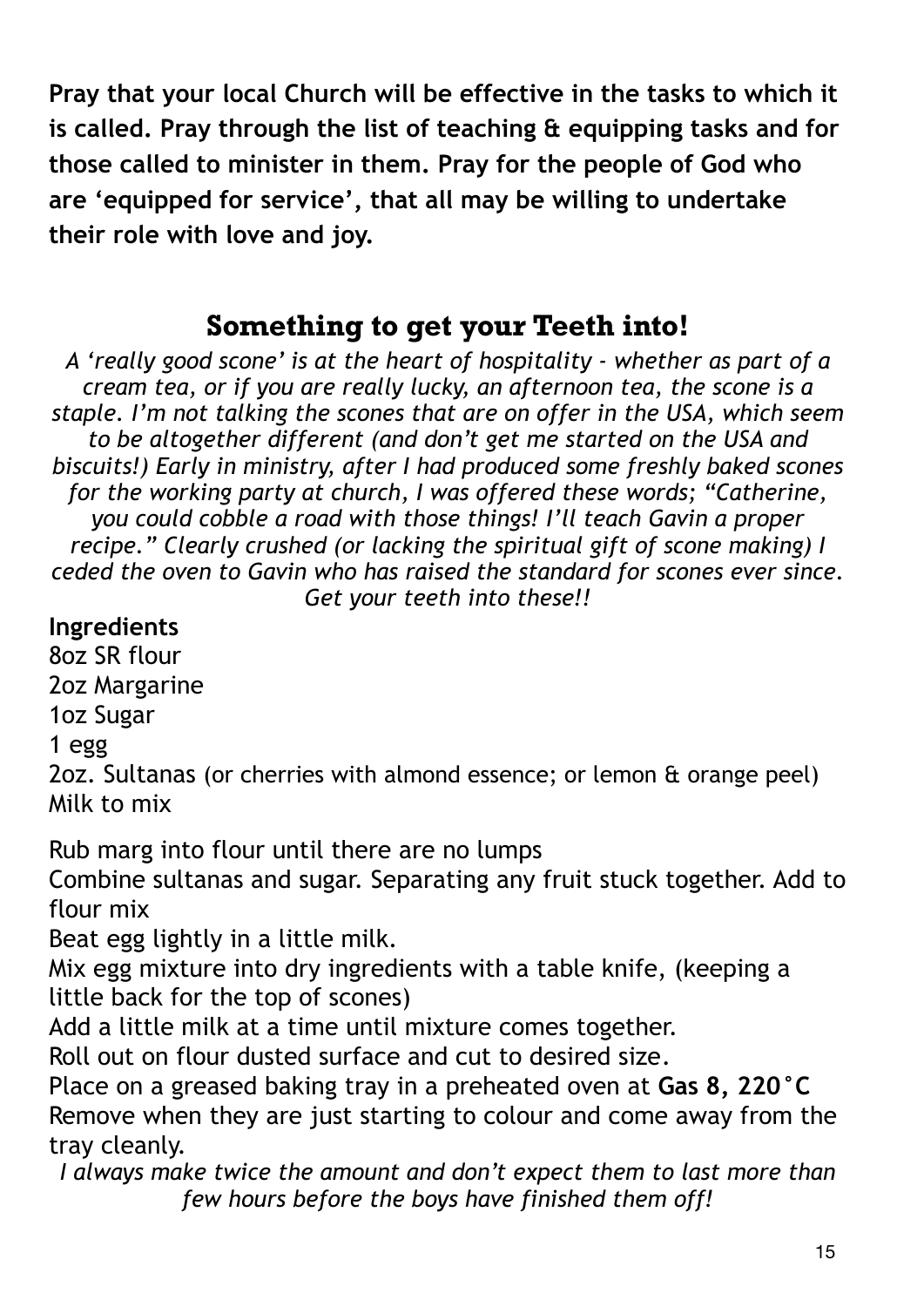## Study 4 **Be Filled with the Spirit**

#### **Opening Thoughts**

**Complete the following thoughts in a variety of ways:**

*Today, I filled up… I was full of… Don't fill up on …* **Talk about the different ways you could use the phrases.**

#### **Pray & Worship**

- \* That God would fill your heart & mind with his love.
- \* That you would find unity in Christ among the people with whom you are in fellowship.
- \* That the grace of God would be sufficient for your needs & the needs of the world, enabling peace & fulfilment in all creation.
- \* That just and wise decisions are made by those in places of power & privilege in order that care, respect & hope is given to all people.
- \* That we may each be filled with the Spirit & so become more Christlike in our thoughts, words and actions.

**Sing a song of praise to God**, such as: Jesus Paid it All; In Christ Alone; Lord, Thy Church on Earth is Seeking; May the Mind of Christ my Saviour.

#### **Now Read Ephesians 5: 15-21**

Please read it from your own Bible.

#### **For Your Consideration**

Being filled with the Spirit is a very trinitarian concept. The Holy Spirit has often been given a kind of Cinderella status within the Trinity & maybe even considered as 'niche' by some. For Paul the Holy Spirit is the energising way by which the people of God live and work 'for God's praise & glory'. The Holy Spirit is as much part of our everyday faith as the Father & Son. We will look further into the complexities of the Names attributable to God in a further series. In the ecumenical Apostles' Creed, we declare that the Holy Spirit is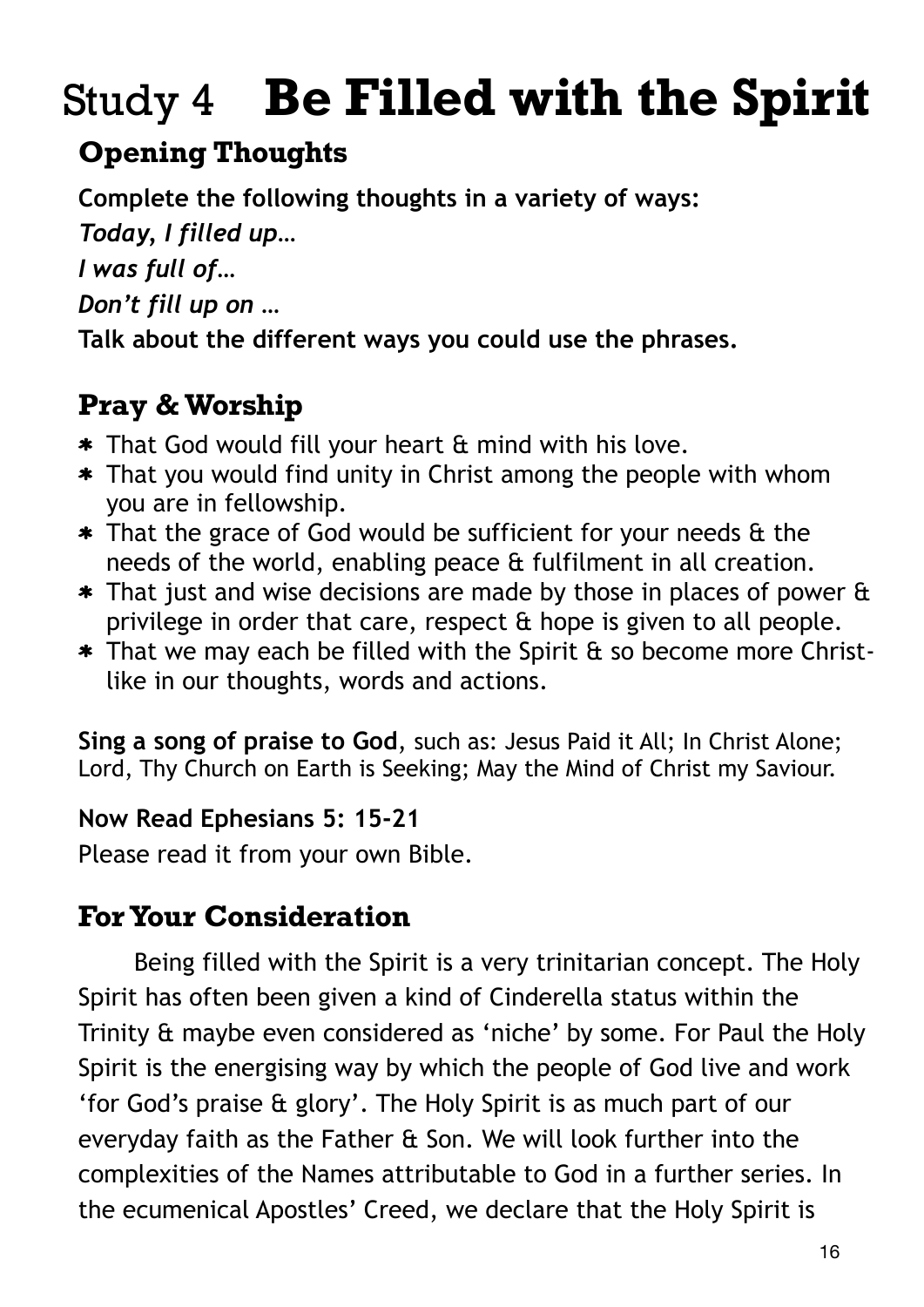"*The Lord, the Giver of life who proceeds from the Father & the Son, who with the Father & Son is worshipped and glorified.*"

The Holy Spirit energises the people of God to be Christ-like in attitude and action. Wisdom for right living is right at the top of the scripture selection for this study. We remember that in Chapter 1:17, 'the Spirit of wisdom' is sought for the people by Paul in his prayer. **How could the wisdom that comes from God make a difference to Our relationships with:** 

**1. The world / creation 2. Our local Church 3. 'All people' 4. God 5. Ourself**

There is an influence at work within us that allows us to have a Godly perspective on all these situations and areas that really matter. This is the work the Spirit. Stott says of 15-17 that;

*Paul's next little paragraph is based on two assumptions, firstly that Christians are* sophoi *—wise people, not fools—and secondly that Christian wisdom is practical wisdom, for it teaches us how to behave. His word for to 'behave' throughout the letter has been a Hebrew concept, to 'walk'.* P 201 Being filled with the spirit is an ever-increasing filling up of our actions and attitudes with Christ-like ways, and 'walking' in a way that demonstrates God's love to the world we inhabit. **What are the things you take extra care over? What are the things that matter most in your life? How can you 'make the most of every opportunity'?**

It could be easy to be dismissive of v17 and 'understanding what God's will is'. However, there can be agreement that 'Christ-likeness' is God's will for all people. That sense of increasing holiness and commitment to love and serve God is one that the church universal has been working towards throughout the generations. We can see the general terms of God's will for us in Scripture and worked out through the traditions of Christian history. The specifics of God's will in our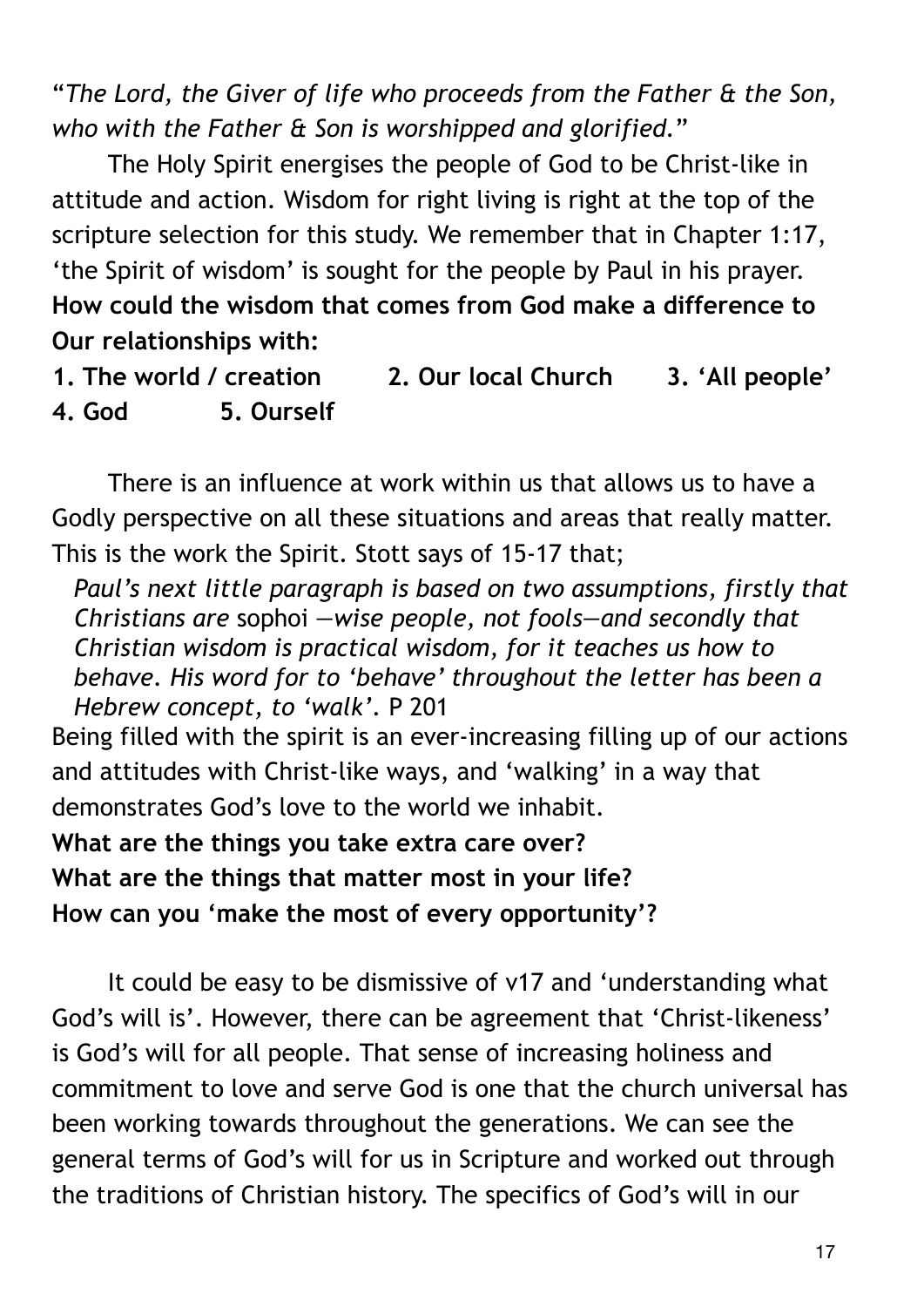own lives requires personal prayer and counsel from wise & trusted Christian friends & mentors.

#### **Think of a particular time when you had a decision to make. How did you discover which would be God's will for you? What advice would you give a new Christian about 'understanding what the Lord's will is'?**

The phrasing of v18 puts me in mind of how the early believers were mocked in Acts 2:13 at Pentecost as they receive the Holy Spirit's first outpouring. Drunkenness leads to ill-considered actions; careless and foolish behaviours. There is nothing ill-considered about the Holy Spirit who brings wisdom and Christlikeness.

**Look up and remind yourself of the 'fruit of the Spirit' in Galatians 5:22-23.** Not only are these wonderful attributes, but they also are very much full of care and the opposite of drunken behaviour.

The imperative, or instruction that Paul gives in v18 is; "*Instead, be filled with the Spirit.*" Made in God's image and transformed by Christ's love, it makes sense that the Spirit will go on filling the people of God with power and love. Being filled is not limited, it is for all believers and that filling will continue as long as we live. There is no code or formula by which we set the Holy Spirit to 'fill'. In accordance with our openness to the things of God, we will be filled. There is 'more', which may well be what Paul was referring to when he reminded us in 3:20 that God "*is able to do more than all we ask or imagine, according to the power that is at work within us.*" **Look at this explanation from Keith Warrington and talk about being** 

**filled with the Spirit & also the purpose of being filled.**

*Paul is not exhorting them to be manifesting more and more gifts of the Spirit, but rather to manifest the life and character of the Spirit.* P 236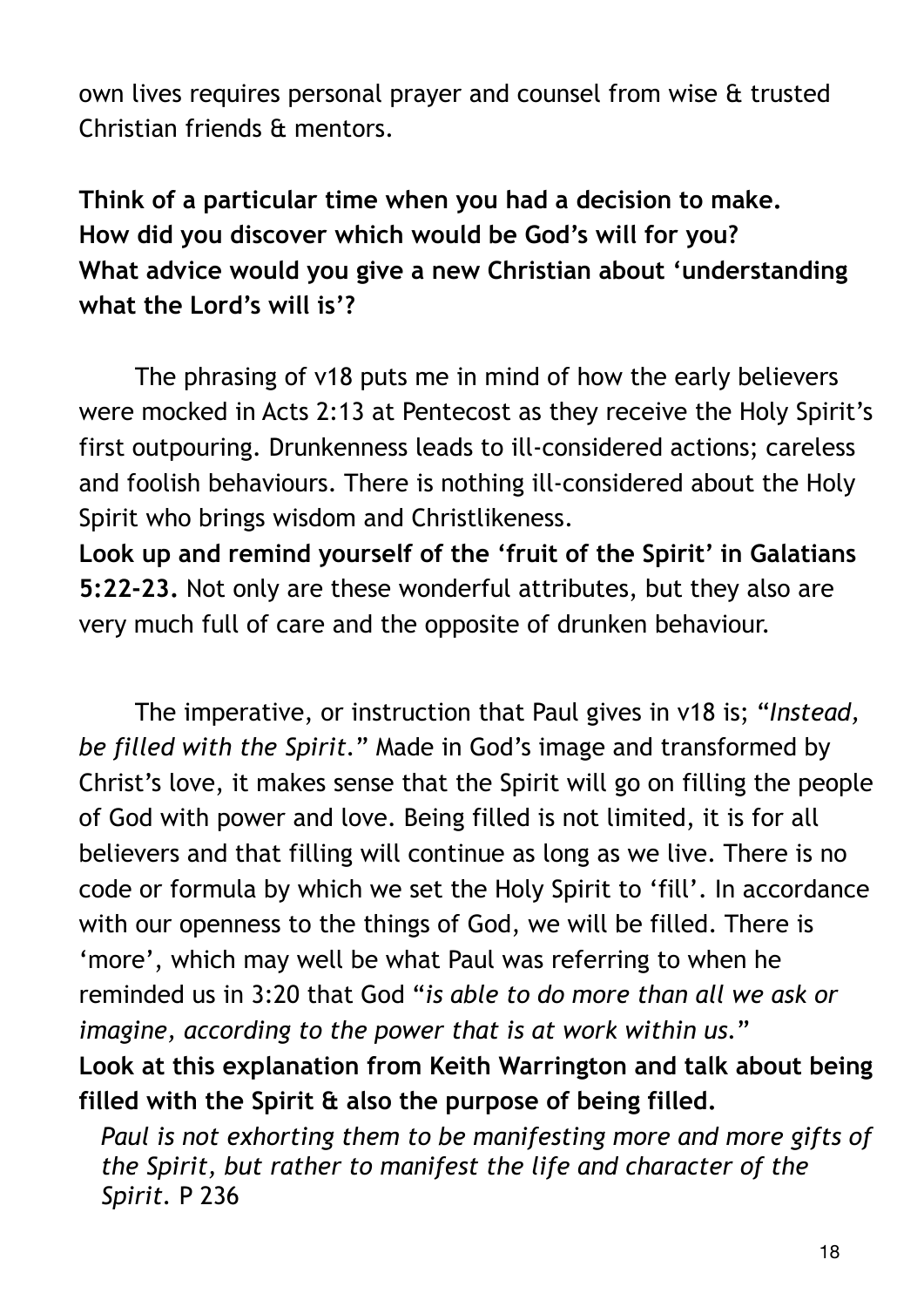#### **Looking Outwards**

Being filled with the Spirit should mean that the church is effective in her mission. Warrington goes on to say that, "*when somebody is filled with the Spirit, someone else benefits*" P 241. **Think of some of the concerns that have dominated the news in recent times. How do you respond? How can your group/church help someone else to benefit from your response?**

#### **Why does the world need Spirit-filled people?**

Jesus transforms his people and the Holy Spirit makes people holy by his presence within us. When the Church embraces this, the trinitarian God whom we worship is honoured. Being filled with the Holy Spirit is for all. Being filled with the Spirit is an 'everybody responsibility'. **Think about & pray for the areas you serve in at Church & in the Community. How will being more Christ-like in action and attitude increase your effectiveness in these areas?** 

#### **Something to get your Teeth into!**

*A nutritious and easy meal that may be served in bowls to guests in the garden or enjoyed in the warmth of your own kitchen.* 

*Chicken Stew with Herby Dumplings. Oven 180c or Gas 4 A pack of chicken thighs or drumsticks - around 12. (Adjust recipe accordingly)*

*3 Tablespoons flour 2 Tablespoons Sunflower oil 2 onions, sliced 2 carrots, chopped 200g bacon, snipped small 3 bay leaves, 3 sprigs thyme 250ml red wine 3 Tablespoons tomato paste 1 Chicken Stock cube*

*Dumplings: 140g cold butter 250g SR Flour 2 Tablespoons chopped mixed herbs* 

Toss the chicken pieces with the flour and some salt and pepper, to coat them – it's easy to do this in a plastic food bag.

**•** Heat the oil in a casserole with a lid. Brown the chicken pieces well on all sides – you'll need to do this in batches. Remove all the pieces to a plate, and tip the onions, carrot, lardons, bay and thyme into the pan. Cook gently for 10 mins until the onion is softened.

**•** Return the chicken pieces, with any juices that have collected on the plate. Then pour in the red wine, 250ml water and tomato paste and crumble in the stock cube. Add a splash more of water if you need, until the chicken is almost covered. Bring to the boil, then cover with a lid and bake in the oven for 20 mins. Remove the lid and bake for another 10 mins while you make the dumplings.

**•** Rub the butter into the flour with your fingertips until it feels like fine breadcrumbs. Stir in the herbs with ½ tsp salt and some pepper. Drizzle over 150ml water, and stir in quickly with a cutlery knife to form a light dough. Use floured hands to shape into ping pong sized balls.

**•** Place the dumplings on top of the stew and bake for 20 mins more until the dumplings are cooked through.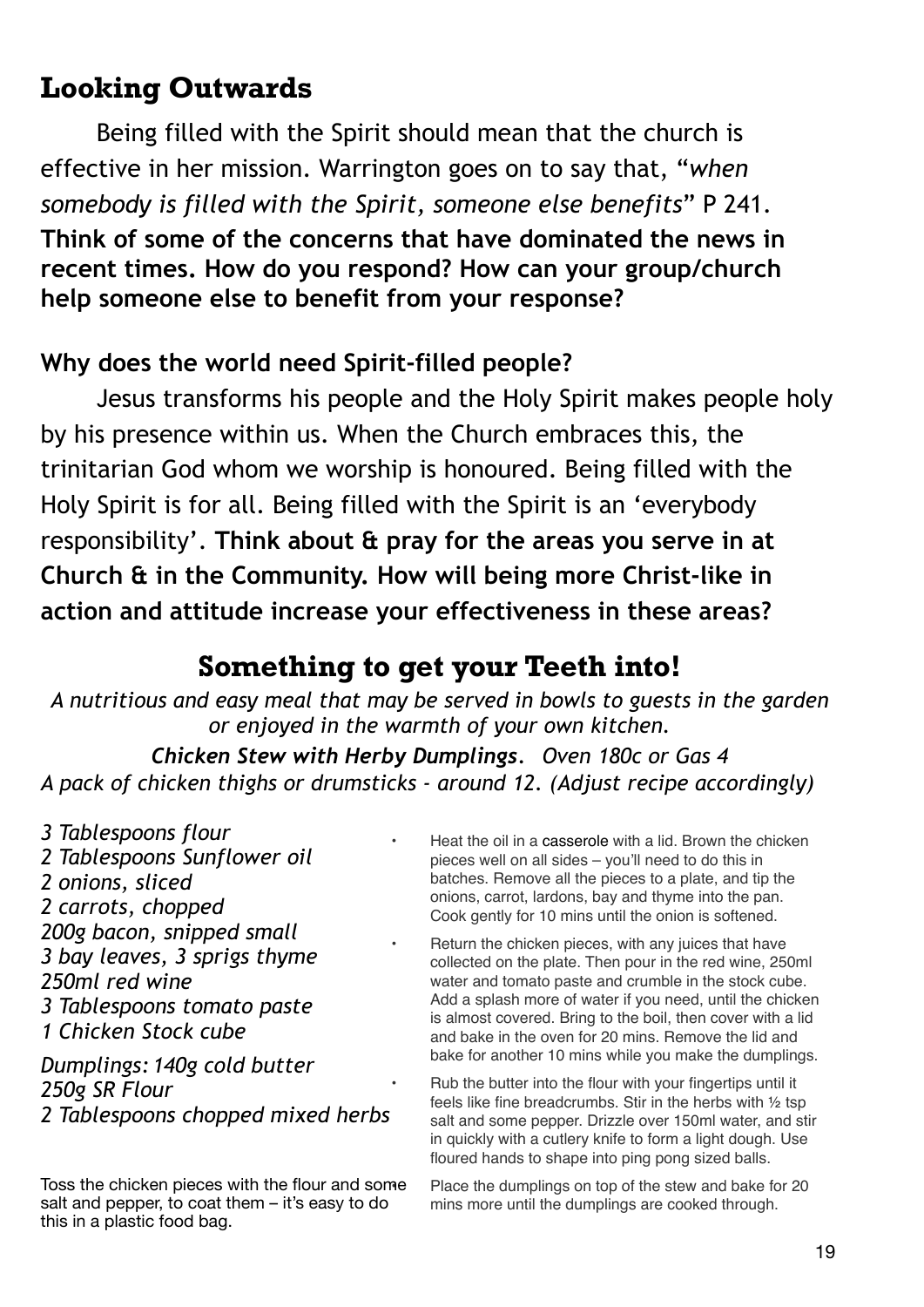## Study 5 **Be Strong in the Lord**

#### **Opening Thoughts**

**When do you most enjoy 'a nice sit down'? What had been going on and why is this sitting down memorable?**

#### **Pray & Worship**

- That God would fill you completely with his goodness & strength.
- \* That you would be reliant on God in every circumstance of life.
- \* That when trouble comes, God would strengthen you in every area.
- That you would be confident to discover & do God's will.
- That you will stand for the things of God with regard to righteousness, justice and mercy in all creation & among all people.

**Sing a song of praise to God**, such as: Be Thou my Vision; Salvation belongs to our God; Fight the good fight; Cornerstone (my hope is built).

#### **Now Read Ephesians 6:10-20**

Please read it from your own Bible.

#### **For Your Consideration**

Although Paul has dealt with 'the supernatural' with regard to the Holy Spirit and the power that comes from God, Ephesians has been mostly concerned with new-humanity, society, reducing division, promoting unity and working together. These 10 verses, which are arguable the most well-known in Ephesians are unashamedly addressing the supernatural nature of the Christian's task. Stott sets the scene for those among us who are uncomfortable with the notion of a 'malign force being actively at work against God's people';

*[Paul] supplies us with no biography of the devil, and no account of the origin of the forces of darkness. He assumes their existence as common ground between himself and his readers. In any case, his purpose is not to satisfy out curiosity, but to warn us of their hostility and teach us how to overcome it.* P 261

**When have you noticed your faith weakening or a sense of gloom regarding your faith due to no particular reason? Remind yourself that the strength and the power you have is 'the Lord's'.**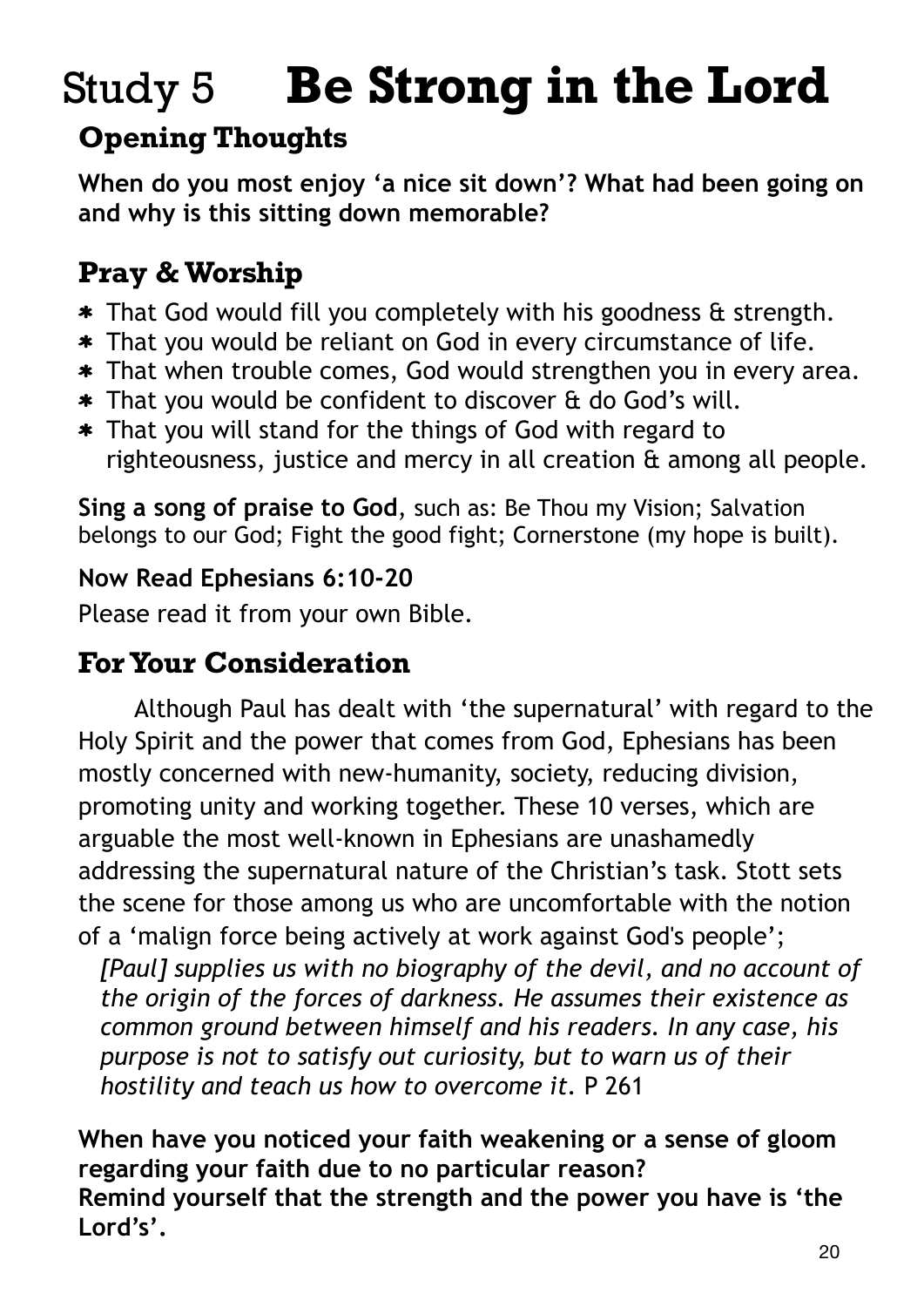Paul is not wanting the Christians to fight each other, but to prepare themselves against spiritual hostility.

#### **Look at verses 12 & 13.**

#### **Consider the supernatural implications here.**

Paul is not known for being frivolous. His observations are keen warnings, designed to equip and support the believer in their faith. **Look up further passages in the New Testament where Jesus or the Apostles deal with 'evil spirits'.** 

The purpose of the evil spirit is destructive - usually a life is put at risk. Here, in Ephesians 6, Paul is talking about spiritual hostility that is separate from people - it is a bigger issue than one rooted in individuals, but the effects of the devil's influence are personal;

*We must not imagine, therefore, that open persecution and open temptation to sin are his only or even his commonest weapons; he prefers to seduce us into compromise and deceive us into error.*  Stott P 265

**Consider & pray through Stott's comment above**. Have you noticed yourself making foolish errors of judgement that are out of character or found yourself losing your reputation at the hands of another - being unable to undo the mess?

**Read through Paul's response to this opposition. Look at how he cautions the Christian to equip themselves. Verses 13-17.**

The purpose of the armour is to keep the Christian 'standing' in the face or under the pressure of opposition to their faith & person. Foulkes suggests that Paul had in mind the '*armour of the heavenly warrior, as given in Isaiah 59:17*'. P 176. Paul would also have been well acquainted with the armour of the soldiers who guarded him daily in his house-arrest. The weight that gives to this description reveals the gravity of the situation against the Christian as Paul perceived it. Verse 13 suggests that there is work to do for the mission of God and that it should not consume us, but that remaining standing, we can continue to serve and bless others.

**Think about ways we use 'stand' in contemporary culture. Song lyrics, sayings, films. What does it mean for people to 'stand?'**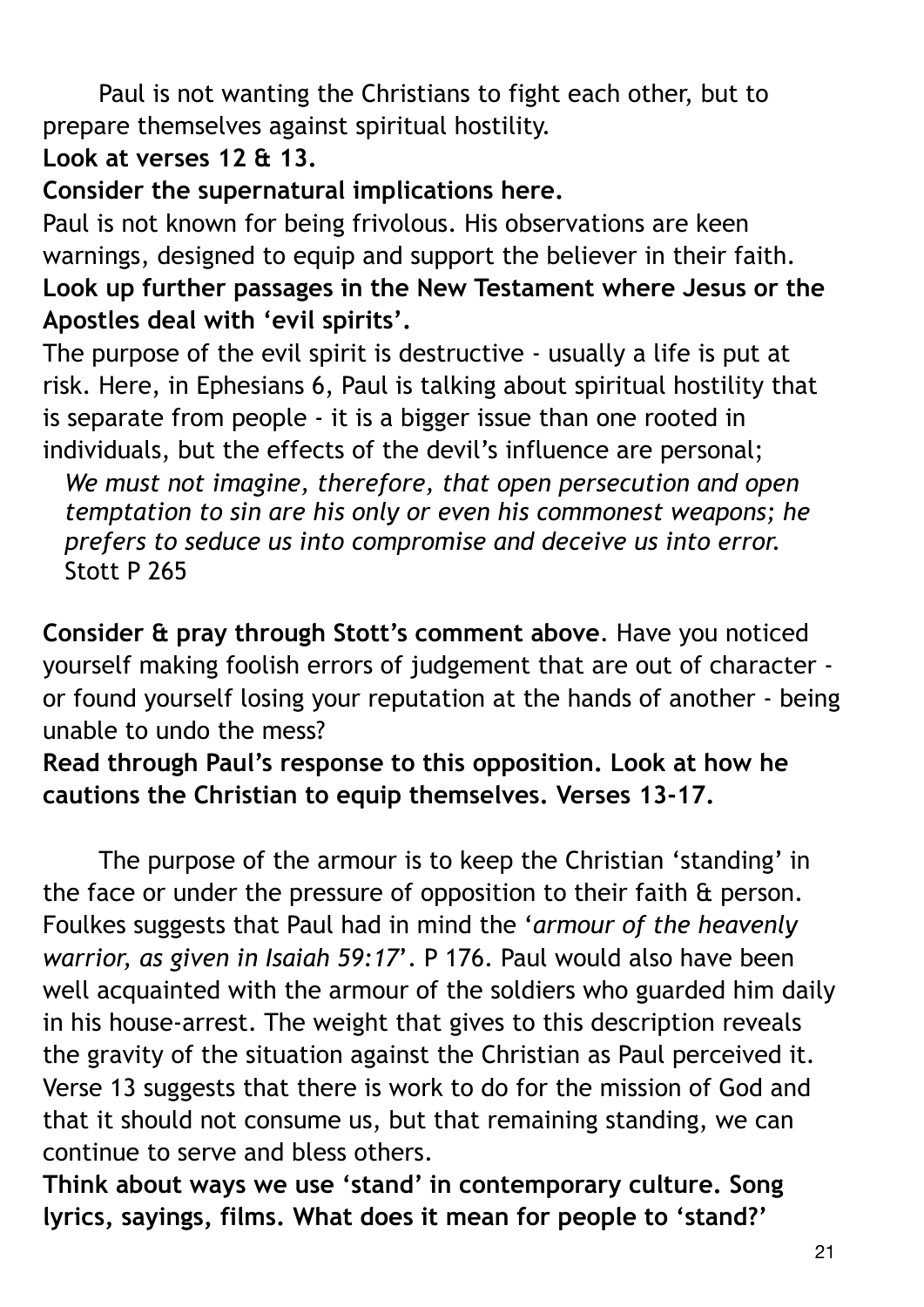Our strength, as Paul has outlined it for us in this Epistle to the Ephesians is from God. It makes sense that the 'armour of God' is that which God provides. We are to know God thoroughly and to be prepared in every spiritual way. He blends together scriptural and military references. Bruce takes us to Isaiah 59:17 for the breastplate, this and 1 Thessalonians 5:8 for a reference to the helmet; to Isaiah 11:5 for a poetic 'belt'; to Isaiah 52:7 for the sandals which he couples with Romans 10:15. Bruce then goes on to add;

*Those who must at all costs stand their ground need to have a secure footing; in the spiritual conflict, this is supplied by the gospel, appropriated and proclaimed.* Pp 407-8

The shield will '*repel attacks of various kinds*' (Bruce P 408) and even v16 "extinguish all the flaming arrows of the evil one".

**Look up and consider the various references in the context of Ephesians 6:10-20.**

All this equipment is for the defence, that the Christian might 'stand'. V18 introduces the '*sword of the spirit which is the word of God.*' Bruce takes us to Isaiah 11:4, Deuteronomy 8:3 and reminds us that;

*"Perhaps the best example of the use of his word to repel spiritual foes is seen in Jesus' deployment of the text just quoted to repel the tempter in the wilderness. The divine utterance, the product of the Spirit, lends itself readily to the believer who has laid it up in his [sic] heart."* P 409

**Can you recall instances where remembering scripture has strengthened you?**

#### **Looking Outwards**

Verse 18 is about prayer.

**Commit to praying** unscripted prayers for all things and everyone. Prayers 'in the Spirit' are prayers of unity and are assisted by the Spirit. - This does not mean that they are incoherent mumblings. Indeed, the influence of the Spirit in Creation is that of 'detail, order and variety'. The Christian life should be full of prayers that reach towards God, delighting in God's character; revelling in God's purposes; seeking God's ways; challenging the waywardness of human nature; seeking forgiveness; craving blessing on undeserving places; seeking justice, hope, salvation, opportunity, healing and protection.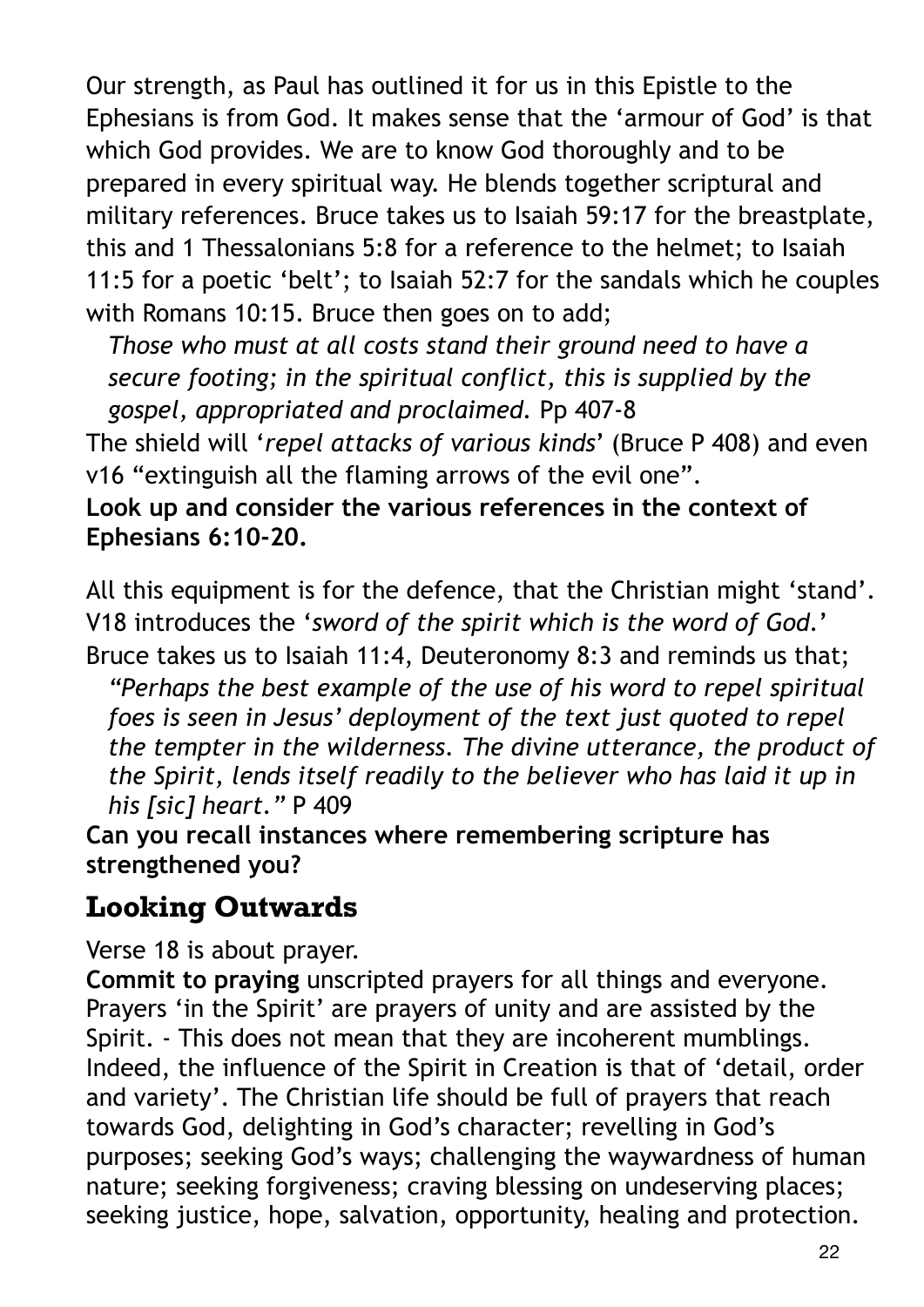#### **Something to get your Teeth into!**

*'Rolex' : Rolex is a type of Ugandan street food. Delicious and quick to*  make, easy to hold and to eat, it is simply 'rolled eggs', but lovingly called *rolex by everyone. Rolex has recently gained in popularity - it can be cooked indoors or outside over the campfire with friends. We quite like to wrap them in greaseproof for eating on the go.*

*Over the years of visiting my friends at Kampala Community Church in Uganda I and those I have travelled with have enjoyed this delicious treat, cooked in front of us in record time. We adapted it to use tortillas when cooking at home. Find ones that fit both your pan and appetite!*

> *Per Rolex 2 eggs Chopped Onion or Spring Onion Chopped Fresh Tomato Cabbage (optional) Red or Green Chilli (optional) Salt & Pepper Chapati (or tortilla)*

**Beat the eggs together, season with plenty of salt and some pepper to taste. Add tomatoes, onion and other ingredients as desired. Oil a large frying pan, add egg mixture to the hot pan. Cook for a couple of minutes. While the top of the egg is still slightly runny, add the chapati or tortilla wrap on top, continue cooking until all egg is cooked and egg mix is stuck to the chapati. Carefully turn over to cook the chapati for a moment. Roll chapati and egg up into a large cylinder (Swiss-roll style) while keeping it in the pan. Then serve.**

*For authentic experience enjoy with your hands, if you have company, plates & cutlery may be used!*

#### *Bibliography*

Bruce, Frederick F.; *The Epistles to the Colossians, to Philemon, and to the Ephesians*; ECBC; William B. Eerdmans Publishing Company; 1984 Foulkes, Francis; *Ephesians*; TNTC; IVP Academic; 2nd edition; 2008 Graham, Billy; *The Holy Spirit: Activating God's Power in Your Life*; Collins; 1979 Stott, John; *The Message of Ephesians*; BST; IVP; 1989 Warrington, Keith; *The Message of the Holy Spirit*; BST; IVP; 2009